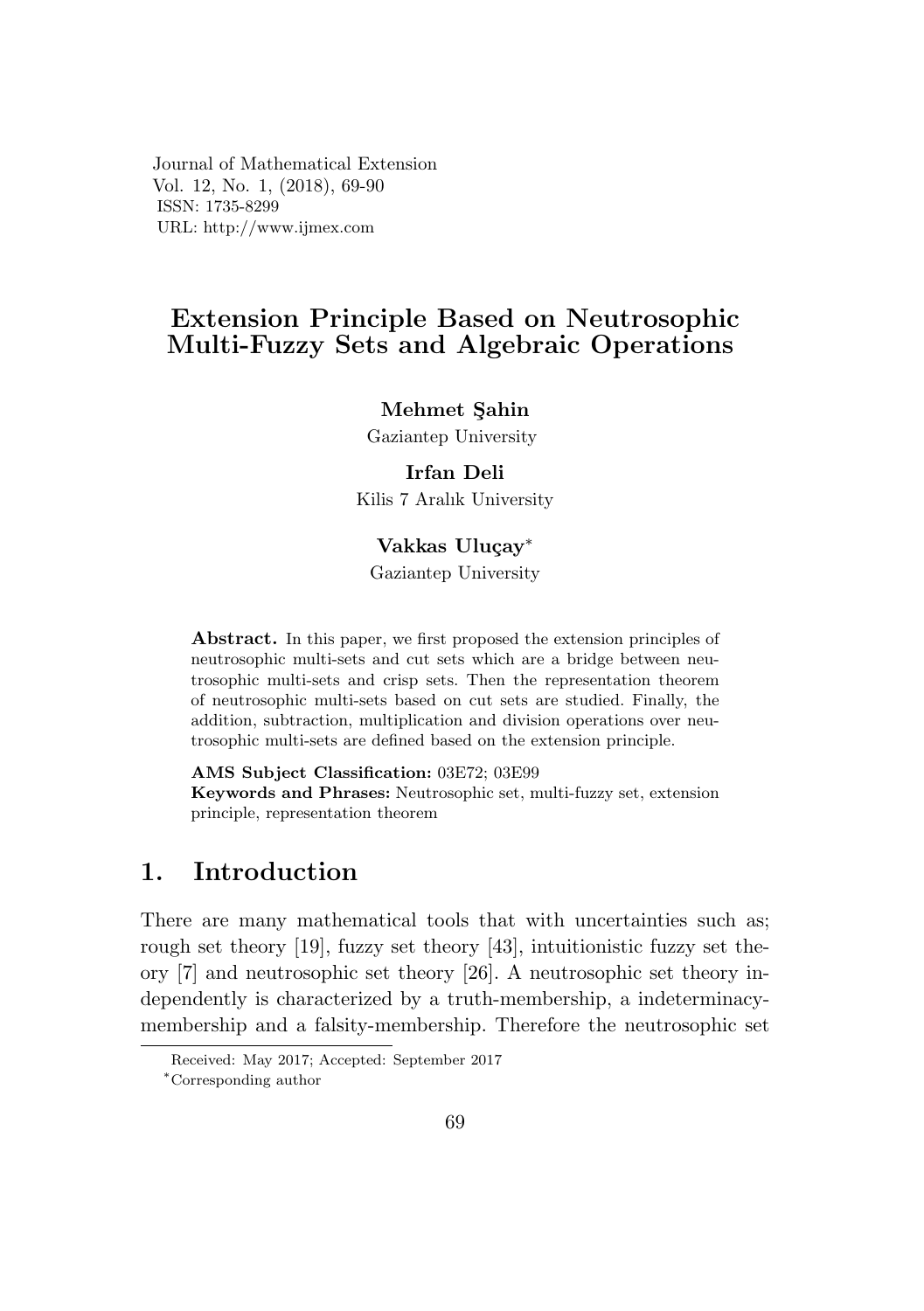theory has become a popular topic of investigation in the real problems which contain uncertainty. In recent years, the academic community has witnessed growing research interests in neutrosophic set theory [1, 2, 3, 4, 5, 6, 8, 13, 15, 27, 38, 41].

Since membership values are inadequate for providing complete information in some real problems which has different membership values for each element, different generalization of fuzzy sets, intuitionistic fuzzy sets and neutrosophic sets have been introduced is called multi fuzzy set [39], intuitionistic fuzzy multiset [36] and neutrosophic multiset [41, 42], respectively. In the multisets an element of a universe can be constructed more than once with possibly the same or different membership values. Some work on the multi fuzzy set [18, 28, 29, 30, 31, 32, 33, 34, 35], on intuitionistic fuzzy multiset [12, 16, 20, 21, 22, 23, 24, 25, 36] and on neutrosophic multiset [9, 10, 11, 37] have been studied.

As far as we know, however, there is less investigation on the cut sets and extension principle for neutrosophic set theory as well as algebraic operations. It is noted that the algebraic operations defined in this paper are remarkably different from those introduced by Chatterjee et al. [11], Deli et al [14] and Ye [42]. The purpose of this paper is to develop a bridge between neutrosophic multi-fuzzy sets and crisp sets. To do this, in Section 2, some concepts relate to neutrosophic sets and neutrosophic multi-fuzzy sets are briefly reviewed. In Section 3, the cut sets and extension principles of neutrosophic multi-fuzzy sets are developed. In Section 4, based on the extension principle some arithmetic operations such as; addition, subtraction, multiplication and division operations over neutrosophic multi-fuzzy sets are defined. In last Section, conclusion is made.

## 2. Definitions and Preliminary

In this section, we present the basic definitions and results of neutrosophic set theory [2, 38, 41] and neutrosophic multi (or refined) set theory [11, 14, 42] that are useful for subsequent discussions. See especially [2, 1, 9, 10, 11, 27, 37, 38, 41] for further details and background.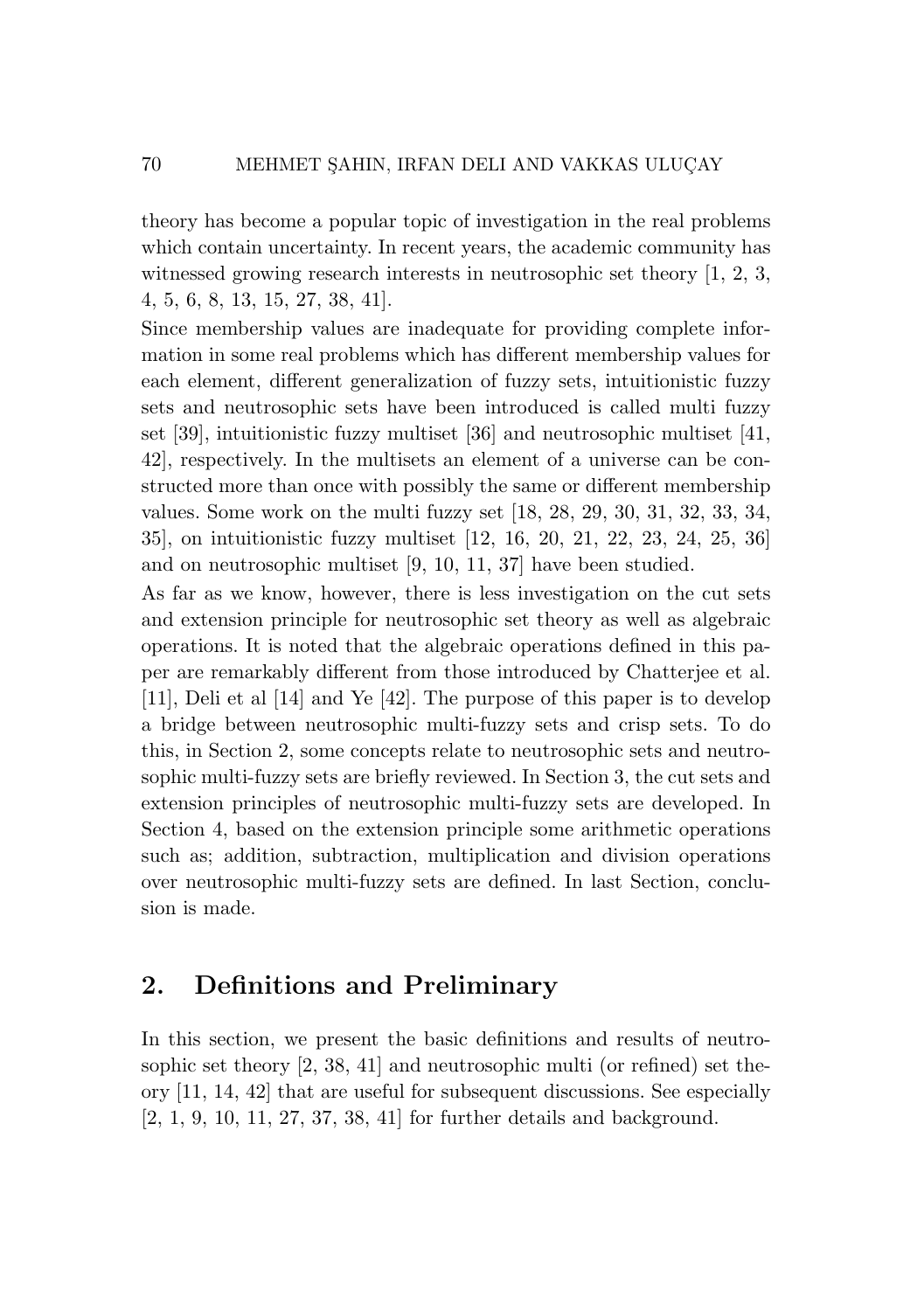**Definition 2.1.** ([38]) Let E be a space of points (objects), with a generic element in  $E$  denoted by  $u$ . A neutrosophic set (N-set) in  $U$  is characterized by a truth-membership function  $T_N$ , a indeterminacy-membership function  $I_N$  and a falsity-membership function  $F_N$ .  $T_N(x)$ ,  $I_N(x)$  and  $F_N(x)$  are real standard or nonstandard subsets of  $]$ <sup>-</sup>0,1<sup>+</sup>[. *It can be written as It can be written as It can be written as*

$$
N = \{ \langle x, (T_N(x), I_N(x), F_N(x)) \rangle : x \in E, T_N(u), I_N(x), F_N(x) \subseteq [0, 1] \}.
$$

There is no restriction on the sum of  $T_N(u)$ ;  $I_N(u)$  and  $F_N(u)$ , so  $\neg 0 \leq$  $supT_N(u) + supI_N(u) + supF_N(u) \leq 3^+.$ 

Here,  $1^+=1+\varepsilon$ , where 1 is its standard part and  $\varepsilon$  its non-standard part. Similarly,  $\bar{0} = 1+\varepsilon$ , where 0 is its standard part and  $\varepsilon$  its non*standard part. standard part. standard part.*

Definition 2.2. [2] *Let N and M be two neutrosophic set on E. Then,* Definition 2.2. [2] *Let N and M be two neutrosophic set on E. Then,* Definition 2.2. [2] *Let N and M be two neutrosophic set on E. Then,*

- 1. A neutrosophic set N with  $T_N(u) = 1$ ,  $I_N(u) = 1$ ,  $F_N(u) = 1$  is *called normal neutrosophic set. called normal neutrosophic set. called normal neutrosophic set.*
- 2. When the support set is a real number set and the following applies  $for~all~u\in [a,b]~over~any~interval~[a,b];~T_N(u)\geqslant T_M(a)\wedge T_M(b),$  $I_N(u) \geqslant I_M(a) \wedge I_M(b) \text{ and } F_N(u) \geqslant F_M(a) \wedge F_M(b)$

*A is said to be convex. A is said to be convex. A is said to be convex.*

3. For a neutrosophic set  $N = \{ \langle u, (T_N(u), I_N(u), F_N(u)) \rangle : u \in$ *E} E} E}*

 $N_{\alpha} = \{u : u \in U, either T_N(u), I_N(u) > \alpha \text{ or } F_N(u) < 1 - \alpha, \alpha \in V \}$ ] *<sup>−</sup>*0*,* <sup>1</sup>+[*} and* ] *<sup>−</sup>*0*,* <sup>1</sup>+[*} and* ] *<sup>−</sup>*0*,* <sup>1</sup>+[*} and*

 $N_{\overline{\alpha}} \, = \, \{ u \, : \, u \, \in \, U, either \: T_N(u), I_N(u) \, \geqslant \, \alpha \: or \: F_N(u) \, \leqslant \, 1 \, - \, \alpha, \, \alpha \, \in \, I \}$  $]$ <sup>-0</sup>, 1<sup>+</sup>[} are called the weak and strong cut respectively.

4. Extending the function  $f: X \to Y$ , the neutrosophic subset N of X is made to correspond to neutrosophic subset  $f(N) = \{T_{f(N)}, I_{f(N)}, F_{f(N)}\}$ *of Y may be the following ways of Y may be the following ways of Y may be the following ways*

$$
T_{f(N)}(y) = \begin{cases} \forall \{T_N(x) : x \in f^{-1}(y)\}, & if f^{-1}(y) \neq \emptyset, \\ 0, & otherwise \end{cases}
$$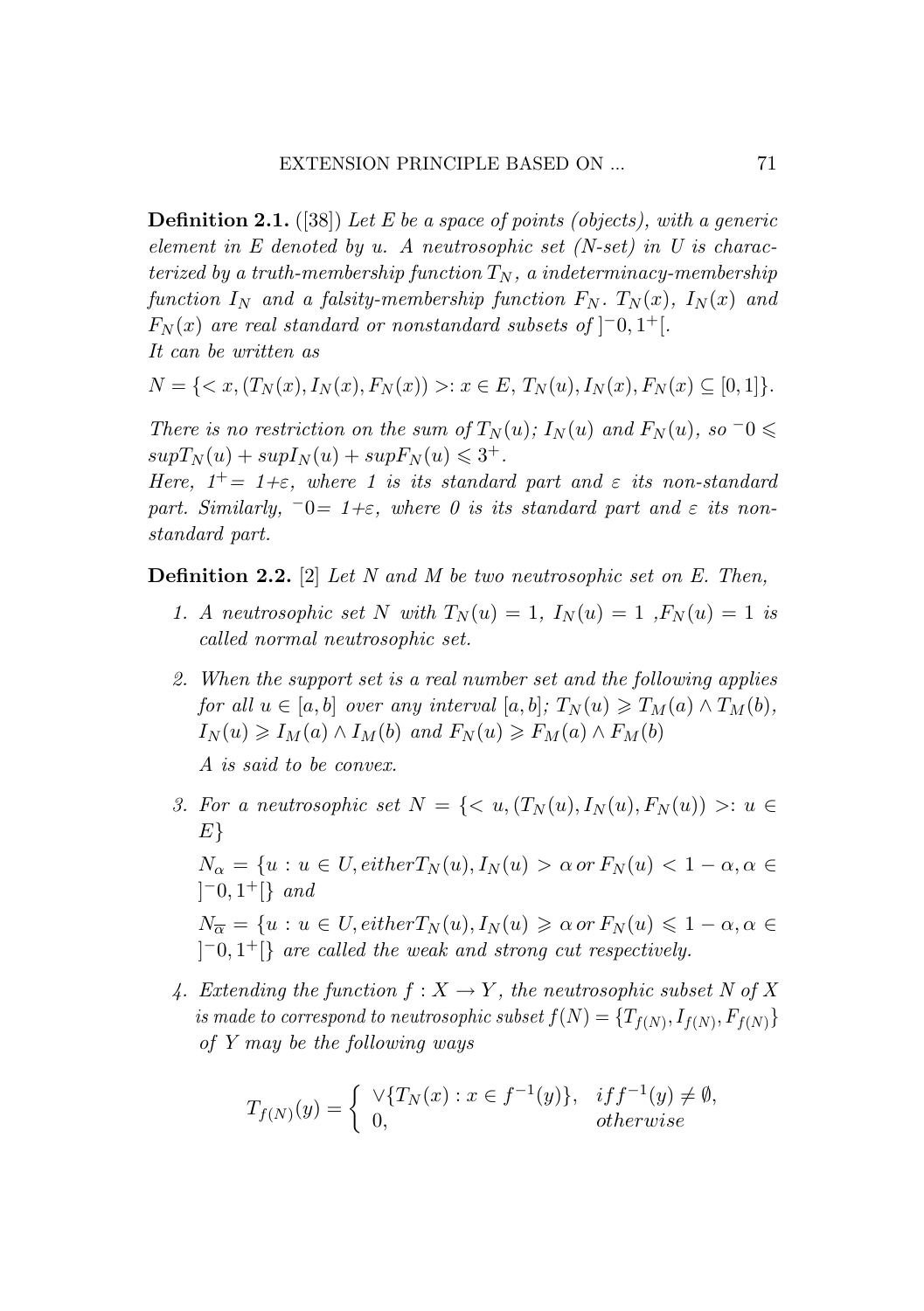$$
I_{f(N)}(y) = \begin{cases} \wedge \{I_N(x) : x \in f^{-1}(y)\}, & if f^{-1}(y) \neq \emptyset, \\ 0, & otherwise \end{cases}
$$

$$
F_{f(N)}(y) = \begin{cases} \wedge \{F_N(x) : x \in f^{-1}(y)\}, & if f^{-1}(y) \neq \emptyset, \\ 0, & otherwise. \end{cases}
$$

## 3. Extension Principles and Cut Sets for Neutrosophic Multi-Sets

In this section, we present the extension principles of neutrosophic multisets and the representation theorem of neutrosophic multi-sets based on cut sets by extending the study are given in [2, 17].

**Definition 3.1.** Let *E* be a universe and  $N_p = \{1, 2, \ldots p\}$ . A neutro*sophic multi-fuzzy set(Nmfs) A on E is the set*

 $A = \{ (x, (T_A^1(x), T_A^2(x), ..., T_A^p(x)), (I_A^1(x), I_A^2(x), ..., I_A^p(x)),$  $(F_A^1(x), F_A^2(x),..., F_A^p(x))$  :  $x \in E$ , where  $T_A^i(x), I_A^j(x), F_A^k(x) \in [0,1]$  $with\ 0\leqslant\sup T^i_A(x)+\sup I^j_A(x)+\sup F^k_A(x)\leqslant 3\ for\ i,j,k\in N_p.$ 

 $(T_A^1(x), T_A^2(x),..., T_A^P(x)), (I_A^1(x), I_A^2(x),..., I_A^P(x))$  and  $(F_A^1(x), F_A^2(x),$  $L_{m}$ ,  $F_{A}^{P}(x)$  are the truth-membership sequence, indeterminacy-membership *sequence and falsity-membership sequence of the element x, respectively. Also, p is called the dimension (cardinality) of Nmfs A and it is denoted* by  $d(A)$ .

Definition 3.2. *If a neutrosophic multi-sets A satisfies the following conditions, we call it a neutrosophic multi-numbers.*

- *1. A neutrosophic multi-sets A with*  $T_A^1(u) = T_A^2(u) = ... = T_A^P(u)$  $1, I_A^1(u) = I_A^2(u) = ... = I_A^P(u) = 0, F_A^1(u) = F_A^2(u) = ... =$  $F_A^P(u) = 0$  *is called normal neutrosophic multi-sets.*
- *2. When the support set is a real number set and the following applies for all*  $u \in [a, b]$  *over any interval*  $[a, b]$ *;*  $T_A^i(u) \geq T_B^i(a) \wedge T_B^i(b)$ *,*  $I_A^i(u) \leq I_B^i(a) \vee I_B^i(b)$  and  $F_A^i(u) \leq F_B^i(a) \vee F_B^i(b)$ *A is said to be convex*  $(T_A^i; convex, I_A^i$  *and*  $F_A^i; concave)$ ,  $(i \in$ *{*1*,* 2*, ..., p}*)*.*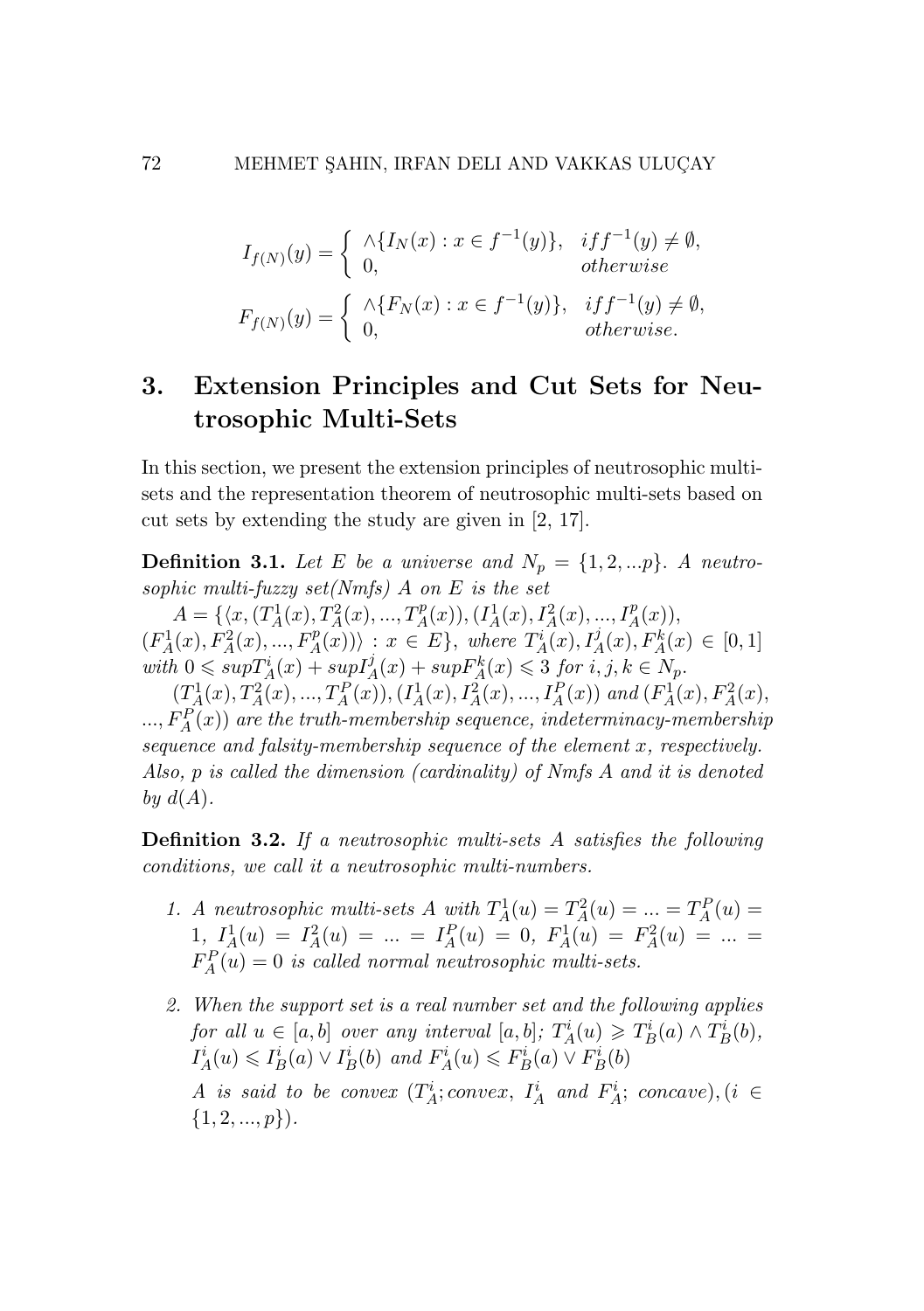**Definition 3.3.** Let  $A = \{ \langle u, (T_A^1(u), T_A^2(u), ..., T_A^P(u)), (I_A^1(u), I_A^2(u), \ldots, I_A^P(u))\rangle \}$  $\ldots, I_A^P(u), (F_A^1(u), F_A^2(u), \ldots, F_A^P(u)) >: u \in U\}, \{T_A^i(u), I_A^i(u), F_A^i(u) \in$  $[0,1]$ ,  $(i \in \{1,2,...,p\})$  be any neutrosophic multi-sets on U. Then, extending the function  $f: X \to Y$ , the neutrosophic multi-subsets A of X is made to correspond to neutrosophic multi-subsets  $f(A) = \{T^i_{f(A)}, I^i_{f(A)}, F^i_{f(A)}\}$ *of Y may be the following ways of Y may be the following ways*

$$
T_{f(A)}^i(y) = \begin{cases} \forall \{T_A^i(x) : x \in f^{-1}(y)\}, & if f^{-1}(y) \neq \emptyset, \\ 0, & otherwise \end{cases}
$$
  

$$
I_{f(A)}^i(y) = \begin{cases} \land \{I_A^i(x) : x \in f^{-1}(y)\}, & if f^{-1}(y) \neq \emptyset, \\ 1, & otherwise \end{cases}
$$
  

$$
F_{f(A)}^i(y) = \begin{cases} \land \{F_A^i(x) : x \in f^{-1}(y)\}, & if f^{-1}(y) \neq \emptyset, \\ 1, & otherwise \end{cases}
$$

 $for i = 1, 2, ...p.$ 

**Definition 3.4.** Let  $A = \{ \langle u, (T_A^1(u), T_A^2(u), ..., T_A^P(u)), (I_A^1(u), I_A^2(u), \ldots, I_A^P(u))\rangle \}$  $\ldots, I_A^P(u), (F_A^1(u), F_A^2(u), \ldots, F_A^P(u)) >: u \in U\}, \{T_A^i(u), I_A^i(u), F_A^i(u) \in$  $[0,1]\}, (i \in \{1,2,...,p\})$  be any neutrosophic multi-sets on U. For any ordered a  $(\alpha, \beta, \gamma)$  where  $\alpha, \beta, \gamma \in [0, 1]$ , so  $0 \leq \alpha + \beta + \gamma \leq 3$ . Then  $(\alpha, \beta, \gamma)$ -cut set of neutrosophic multi-sets A is denoted by  $A_{(\alpha, \beta, \gamma)}$ , is *defined by defined by*

$$
A_{(\alpha,\beta,\gamma)} = \{u : T_A^i(u) \geq \alpha, I_A^i(u) \leq \beta, F_A^i(u) \leq \gamma, u \in U\},\
$$

*That is; That is;*

$$
A_{(\alpha,\beta,\gamma)} = \{u : T_A^i(u) \wedge \alpha = \alpha, I_A^i(u) \vee \beta = \beta, F_A^i(u) \vee \gamma = \gamma, u \in U\}.
$$

*The strong*  $(\alpha, \beta, \gamma)$ *-cut set of neutrosophic multi-sets A is denoted by*  $A_{\overline{(\alpha,\beta,\gamma)}}$ *, is defined by* 

$$
A_{\overline{(\alpha,\beta,\gamma)}} = \{u: T^i_A(u) > \alpha, I^i_A(u) < \beta, F^i_A(u) < \gamma, u \in U\},\
$$

**Definition 3.5.** Let  $A = \{ \langle u, (T_A^1(u), T_A^2(u), ..., T_A^P(u)), (I_A^1(u), I_A^2(u),$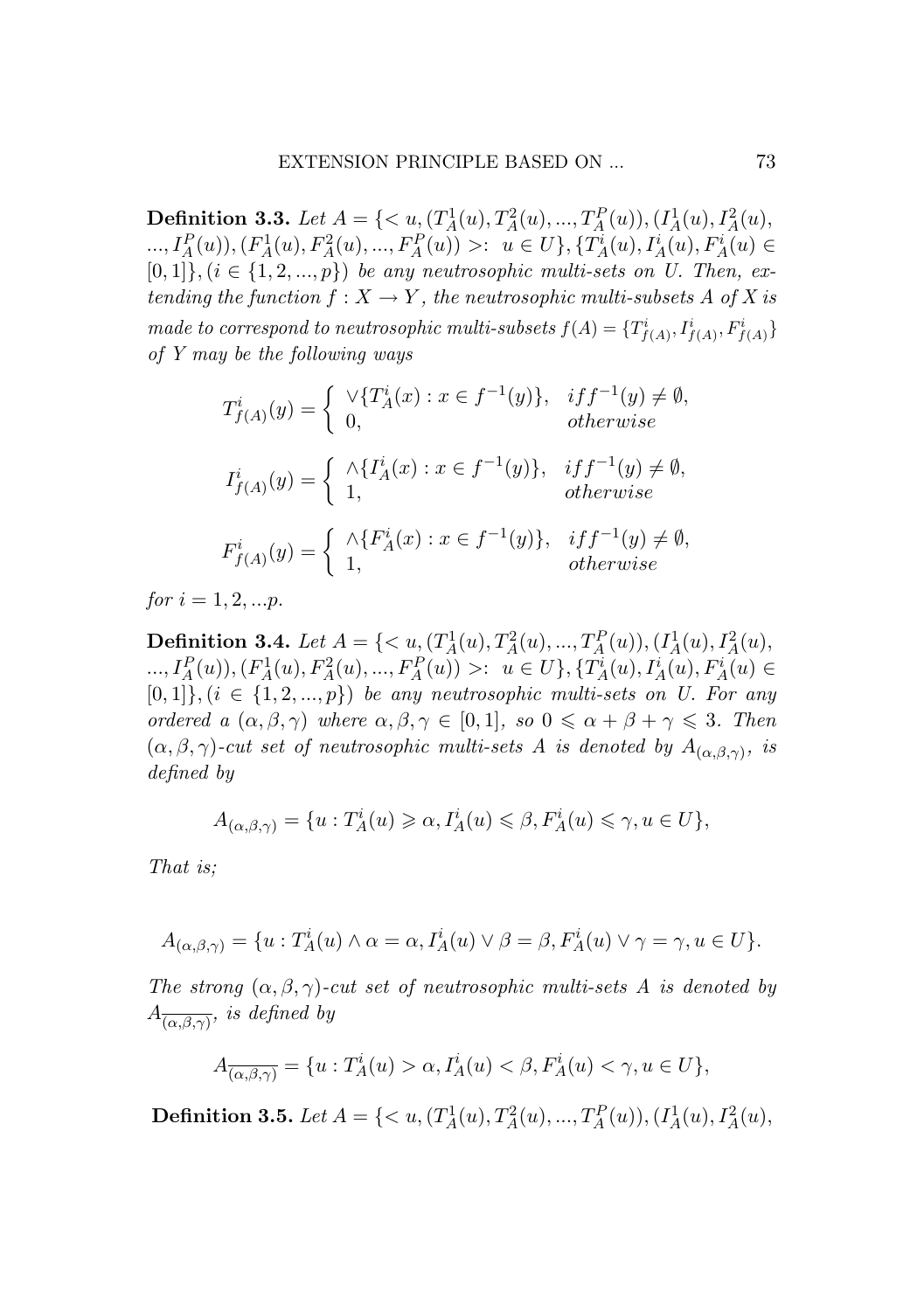...,  $I_A^P(u)$ ,  $(F_A^1(u), F_A^2(u), ..., F_A^P(u)) >: u \in U$ ,  $\{T_A^i(u), T_A^i(u), F_A^i(u) \in$  $[0,1]$ *}*,  $(i \in \{1,2,...,p\})$  *be any neutrosophic multi-sets on U and*  $A_{(\alpha,\beta,\gamma)}$ *be any*  $(\alpha, \beta, \gamma)$ -*cut set of neutrosophic multi-sets A. Then,* 

- 1.  $A_{((1,1,\ldots,1),(0,0,\ldots,0),(0,0,\ldots,0))}$  *is called the core of neutrosophic multisets A.*
- 2.  $A_{((0,0,\ldots,0),(1,1,\ldots,1),(1,1,\ldots,1))}$  *is called the support of neutrosophic multisets A.*

**Remark 3.6.** *For any ordered*  $(\alpha, \beta, \gamma)$ *, a crisp set on X can always be derived from the neutrosophic multi-sets A. Its an inverse image of the neutrosophic multi-sets A at the confidence cut*  $(\alpha, \beta, \gamma)$ *.* 

**Theorem 3.7.** Let  $A = \{ \langle u, (T_A^1(u), T_A^2(u), ..., T_A^P(u)), (I_A^1(u), I_A^2(u),$ ...,  $I_A^P(u)$ ,  $(F_A^1(u), F_A^2(u), ..., F_A^P(u)) >: u \in U$ ,  $\{T_A^i(u), T_A^i(u), F_A^i(u) \in$  $[0,1]$ <sup>}</sup>,  $(i \in \{1,2,...,p\})$  *be any neutrosophic multi-sets on U. Then,*  $(\alpha_1, \beta_1, \gamma_1) \leqslant (\alpha_2, \beta_2, \gamma_2)$ 

- *1. A*(*α*2*,β*2*,γ*2) *⊆ A*(*α*1*,β*1*,γ*1)*.*
- $2. A_{\overline{(\alpha_2,\beta_2,\gamma_2)}} \subseteq A_{\overline{(\alpha_1,\beta_1,\gamma_1)}}$ .
- *3. A*<sub>( $\alpha_2, \beta_2, \gamma_2$ )  $\subseteq A_{\overline{(\alpha_1, \beta_1, \gamma_1)}}$ .</sub>

*Here,*  $(\alpha_1, \beta_1, \gamma_1) \leq (\alpha_2, \beta_2, \gamma_2)$  *means that*  $\alpha_1 \leq \alpha_2, \beta_1 \geq \beta_2$  *and*  $\gamma_1 \geq \gamma_2$ 

**Proof.** Here,  $(\alpha_1, \beta_1, \gamma_1) \leq (\alpha_2, \beta_2, \gamma_2)$  means that  $\alpha_1 \leq \alpha_2, \beta_1 \geq$ *β*<sub>2</sub> *and*  $γ_1 \geq γ_2$ 

$$
A_{(\alpha_2,\beta_2,\gamma_2)} = \{u : T_A^i(u) \ge \alpha_2, I_A^i(u) \le \beta_2, F_A^i(u) \le \gamma_2, u \in U\}
$$
  
\$\le \{u : T\_A^i(u) \ge \alpha\_1, I\_A^i(u) \le \beta\_1, F\_A^i(u) \le \gamma\_1, u \in U\}\$  
\$\subseteq A\_{(\alpha\_1,\beta\_1,\gamma\_1)}\$.

Therefore  $A_{(\alpha_2,\beta_2,\gamma_2)} \subseteq A_{(\alpha_1,\beta_1,\gamma_1)}$ . 2.

$$
A_{\overline{(\alpha_2,\beta_2,\gamma_2)}} = \{u : T_A^i(u) > \alpha_2, I_A^i(u) < \beta_2, F_A^i(u) < \gamma_2, u \in U\}
$$
  

$$
< \{u : T_A^i(u) > \alpha_1, I_A^i(u) < \beta_1, F_A^i(u) < \gamma_1, u \in U\}
$$
  

$$
\subseteq A_{\overline{(\alpha_1,\beta_1,\gamma_1)}}
$$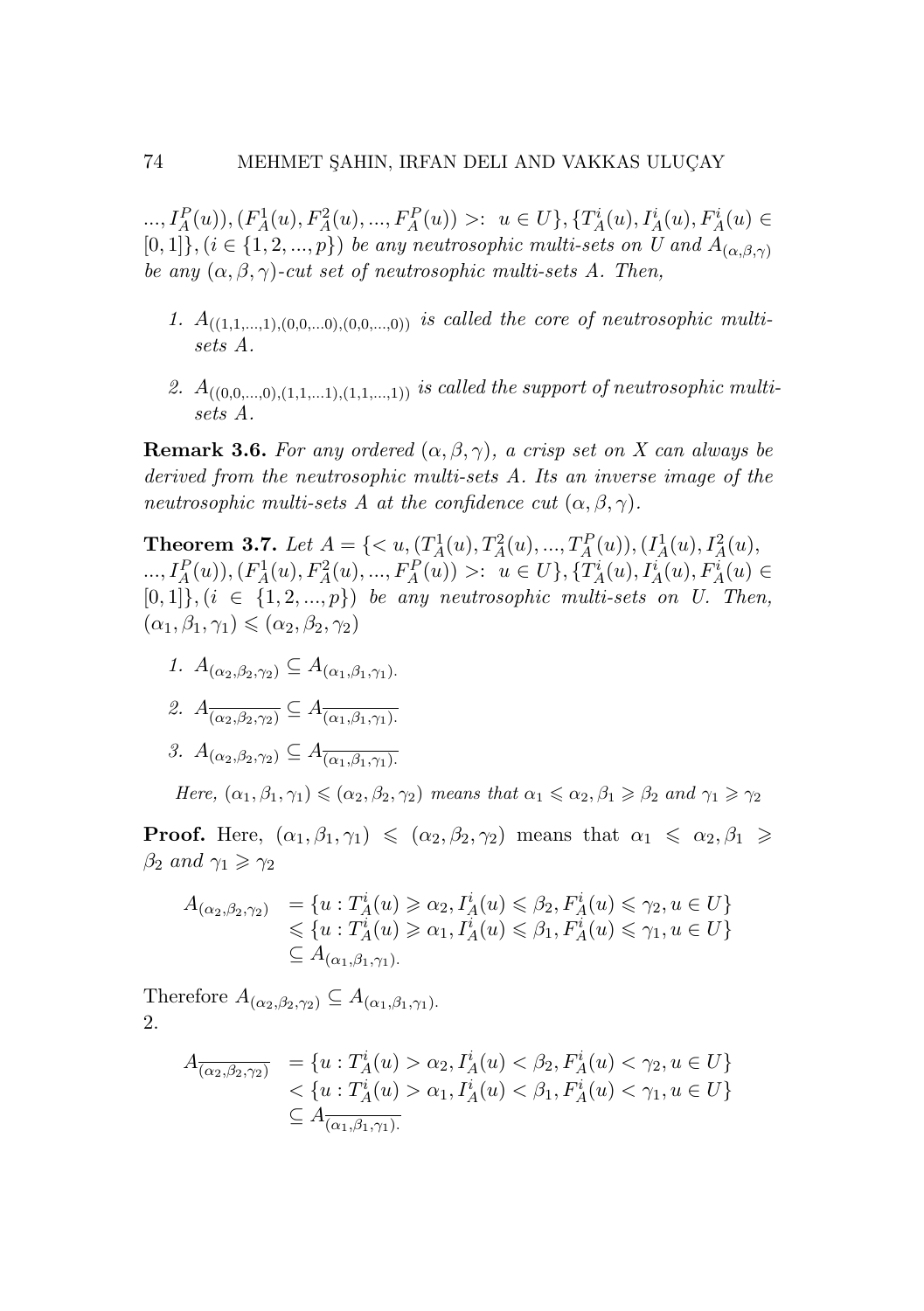Therefore  $A_{\overline{(\alpha_2,\beta_2,\gamma_2)}} \subseteq A_{\overline{(\alpha_1,\beta_1,\gamma_1)}}$ . 3. It is proved similarly.  $\square$ Therefore  $A_{\overline{(\alpha_2,\beta_2,\gamma_2)}} \subseteq A_{\overline{(\alpha_1,\beta_1,\gamma_1)}}$ 3. It is proved similarly.  $\square$ 3. It is proved similarly.

**Example 3.8.** Suppose that  $A = \{u_1 : (0.6, 0.5, 0.4, 0.3), (0.3, 0.2, 0.4, 0.5), (0.4, 0.6, 0.8, 0.5), (0.3, 0.2, 0.4, 0.6)\}$  $(0.4, 0.6, 0.8, 0.7), u_2 : (0.5, 0.8, 0.3, 0.4), (0.6, 0.4, 0.3, 0.5), (0.3, 0.5, 0.4, 0.6),$  $u_3: (0.7, 0.2, 0.4, 0.5), (0.2, 0.6, 0.1, 0.4), (0.1, 0.3, 0.7, 0.5)$ . Let  $(a_1 = 0.5, 0.4, 0.5, 0.5, 0.5, 0.5, 0.5, 0.5)$ .  $(0.5, \beta_1 = 0.4, \gamma_1 = 0.3) \in [0, 1]$  and  $(\alpha_2 = 0.7, \beta_2 = 0.1, \gamma_2 = 0.2) \in$ [0*,* 1].Then [0*,* 1].Then [0*,* 1].Then  $1.A_{(\alpha_1,\beta_1,\gamma_1)} = \{u_1,u_2,u_3\}$  and  $A_{(\alpha_2,\beta_2,\gamma_2)} = \{u_3\}.$  It is clear that  $A_{(\alpha_2,\beta_2,\gamma_2)} \subseteq A_{(\alpha_1,\beta_1,\gamma_1)}$ .  $2.A_{\overline{(\alpha_1, \beta_1, \gamma_1)}} = \{u_1, u_2, u_3\}$  and  $A_{\overline{(\alpha_2, \beta_2, \gamma_2)}} = \{u_2\}$ . Therefore  $A_{\overline{(\alpha_2, \beta_2, \gamma_2)}} \subseteq$  $A_{(\alpha_1,\beta_1,\gamma_1)}$ .  $A_{(\alpha_2,\beta_2,\gamma_2)} \subseteq A_{(\alpha_1,\beta_1,\gamma_1)}$  $2.A_{\overline{(\alpha_1,\beta_1,\gamma_1)}} = \{u_1,u_2,u_3\}$  and  $A_{\overline{(\alpha_2,\beta_2,\gamma_2)}} = \{u_2\}$ . Therefore  $A_{\overline{(\alpha_2,\beta_2,\gamma_2)}}$  $(0, 1]$  Then  $[0, 1]$  Then 1.*A*<sub>( $\alpha_1, \beta_1, \gamma_1$ ) = *{u*<sub>1</sub>*, u*<sub>2</sub>*, u*<sub>3</sub>*}* and *A*<sub>( $\alpha_2, \beta_2, \gamma_2$ ) = *{u*<sub>3</sub>*}*. It is clear</sub></sub>  $\begin{array}{l} \mathcal{A}(\alpha_2,\beta_2,\gamma_2) \cong \mathcal{A}(\alpha_1,\beta_1,\gamma_1),\ \mathcal{A}(\alpha_2,\beta_2,\gamma_2) \cong \mathcal{A}(\alpha_1,\beta_1,\gamma_1). \end{array}$  $\frac{d^2 A}{d^2}(\alpha_1, \beta_1, \gamma_1) = \{u_1, u_2, u_3\}$  and  $A^2(\alpha_2, \beta_2, \gamma_2) = \{u_2\}$ . Therefore  $A^2(\alpha_2, \beta_2, \gamma_1)$ 

**Definition 3.9.** Let  $A = \{ \langle u, (T_A^1(u), T_A^2(u), ..., T_A^P(u)), (I_A^1(u), I_A^2(u), \rangle\}$ ...,  $I_A^P(u)$ ,  $(F_A^1(u), F_A^2(u), ..., F_A^P(u)) >: u \in U$ ,  $\{T_A^i(u), T_A^i(u), F_A^i(u) \in$  $[0,1]$ ,  $(i \in \{1,2,...,p\})$  be any neutrosophic multi-sets on U. Then  $\alpha$ -<br>gut  $\beta$  gut  $\alpha$  gut  $(\alpha, \beta)$  gut  $(\alpha, \alpha)$  gut and  $(\beta, \alpha)$  gut act of neutrogorhic cut,  $\beta$ -cut,  $\gamma$ -cut,  $(\alpha, \beta)$ -cut,  $(\alpha, \gamma)$ -cut and  $(\beta, \gamma)$ -cut set of neutrosophic multi-sets A is denoted by  $A_{\alpha}$ ,  $A_{\beta}$ ,  $A_{\gamma}$ ,  $A_{(\alpha,\beta)}$ ,  $A_{(\alpha,\gamma)}$ ,  $A_{(\beta,\gamma)}$ . respectively *tively, is defined by; tively, is defined by; tively, is defined by;* **Definition 3.9.** Let  $A = \{ \langle u, (T_A^1(u), T_A^2(u), ..., T_A^P(u)), (I_A^1(u), I_A^2(u)) \rangle \}$ **Definition 3.9.** Let  $A = \{ \langle u, (T_A(u), T_A(u), ..., T_A(u)), (T_A(u), T_A(u)) \rangle \}$ <br>
...,  $I_A^P(u)$ ,  $(F_A^1(u), F_A^2(u), ..., F_A^P(u)) >: u \in U \}$ ,  $\{T_A^i(u), T_A^i(u), F_A^i(u) \}$  $(L_1, L_1(u)), (F_A(u), F_A(u), ..., F_A(u)) >: u \in U, \{T_A(u), T_A(u), F_A(u)\}$ 

$$
A_{\alpha} = \{u : T_A(u) \ge \alpha, u \in U\},
$$
  
\n
$$
A_{\beta} = \{u : I_A(u) \le \beta, u \in U\},
$$
  
\n
$$
A_{\gamma} = \{u : F_A(u) \le \gamma, u \in U\},
$$
  
\n
$$
A_{(\alpha,\beta)} = \{u : T_A(u) \ge \alpha, I_A(u) \le \beta, u \in U\},
$$
  
\n
$$
A_{(\alpha,\gamma)} = \{u : T_A(u) \ge \alpha, F_A(u) \le \gamma, u \in U\},
$$
  
\n
$$
A_{(\beta,\gamma)} = \{u : I_A(u) \le \beta, F_A(u) \le \gamma, u \in U\}.
$$

**Example 3.10.** Suppose that  $A = \{u_1 : (0.4, 0.3, 0.5, 0.2), (0.5, 0.2, 0.4, 0.3),\}$  $(0.3, 0.6, 0.5, 0.2), u_2: (0.8, 0.4, 0.3, 0.6), (0.4, 0.3, 0.6, 0.1), (0.7, 0.3, 0.4, 0.2),$  $u_3$ : (0.7, 0.6, 0.5, 0.8), (0.1, 0.6, 0.4, 0.2), (0.5, 0.4, 0.6, 0.8)}. Let ( $\alpha = 0.6$ ,  $\beta =$  $0.4, \gamma = 0.3$ )  $\in [0, 1]$  Then,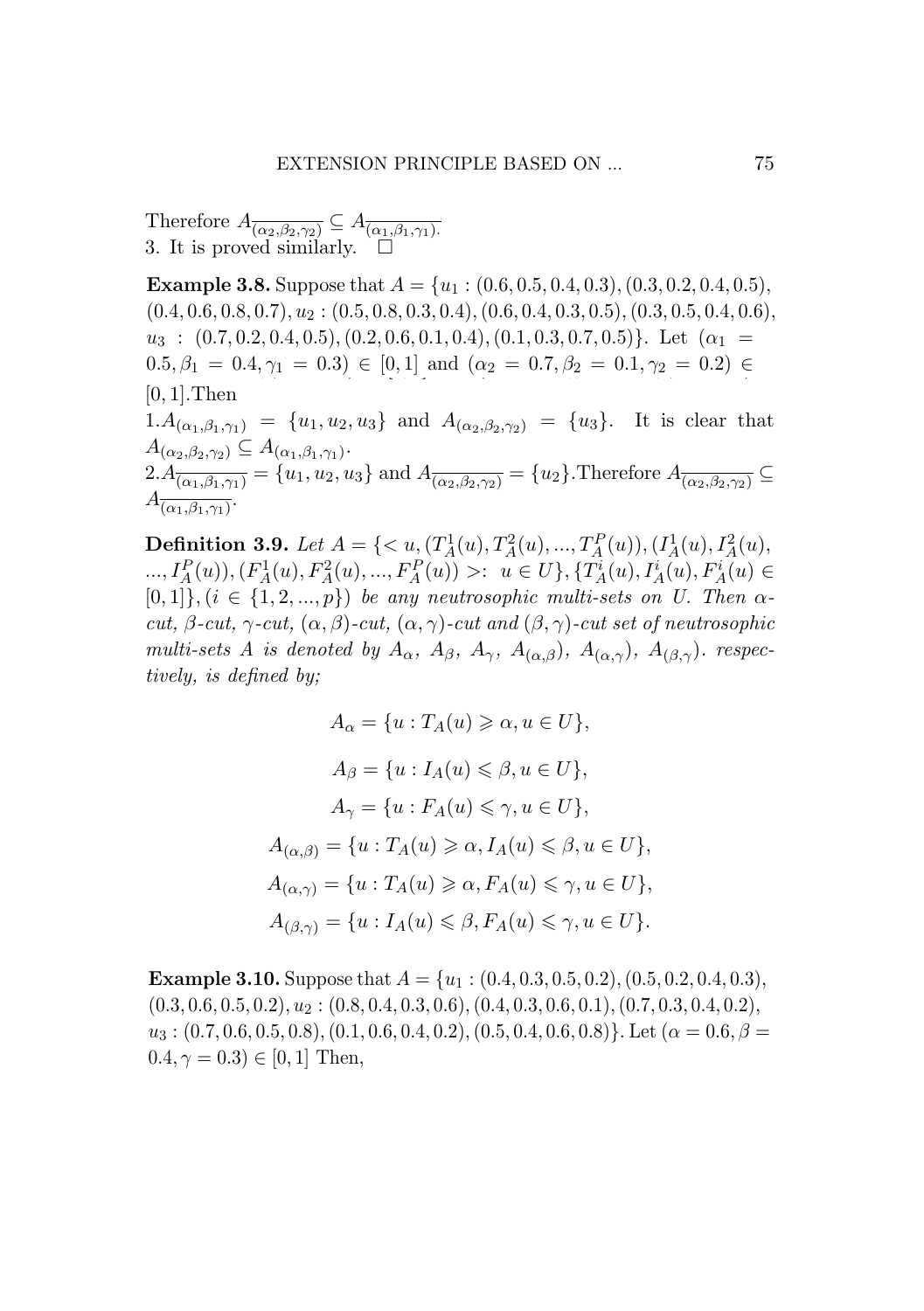$$
A_{\alpha} = \{u_2, u_3\},
$$
  
\n
$$
A_{\beta} = \{u_1, u_2, u_3\},
$$
  
\n
$$
A_{\gamma} = \{u_1, u_2\},
$$
  
\n
$$
A_{(\alpha,\beta)} = \{u_2, u_3\},
$$
  
\n
$$
A_{(\alpha,\gamma)} = \{u_2\},
$$
  
\n
$$
A_{(\beta,\gamma)} = \{u_1, u_2\}.
$$

**Theorem 3.11.** Let  $A = \{ \langle u, (T_A^1(u), T_A^2(u), ..., T_A^P(u)), (I_A^1(u), I_A^2(u),$ 

...,  $I_A^P(u)$ ,  $(F_A^1(u), F_A^2(u), ..., F_A^P(u)) >: u \in U$ ,  $\{T_A^i(u), T_A^i(u), F_A^i(u) \in$  $[0,1]$ <sup>*}*</sup>,  $(i \in \{1,2,...,p\})$  *be any neutrosophic multi-sets on U and*  $A_{(\alpha,\beta,\gamma)}$ *be a set of*  $(\alpha, \beta, \gamma)$ *-cut. Then,* 

- *1.*  $A_{(\alpha,\beta)} = A_{\alpha} \cap A_{\beta}$ .
- 2.  $A_{(\beta,\gamma)} = A_{\beta} \cap A_{\gamma}$ .
- *3.*  $A_{(\gamma,\gamma)} = A_{\gamma} \cap A_{\gamma}$ .
- $\mathcal{A}$ *.*  $A_{(\alpha,\beta,\gamma)} = A_{\alpha} \cap A_{(\beta,\gamma)}$ .
- *5. A*<sub>(*α,β,γ*)</sub> =*A*<sub>(*α,γ*)</sub> ∩ *A<sub>β</sub>*.
- *6. A*(*α,β,γ*)*=A*(*α,β*) *∩ Aγ.*
- *7.*  $A_{(\alpha,\beta,\gamma)}=A_{\alpha}\cap A_{\beta}\cap A_{\gamma}$ .

**Proof.** It is trivial.  $\Box$ 

**Theorem 3.12.** Let  $A$ ,  $B$ ,  $A$ <sub>*i*</sub> and  $B$ <sub>*i*</sub>( $i \in I$ ) *be any neutrosophic multisets on U. Then,*

1. 
$$
(A \cup B)_{(\alpha,\beta,\gamma)} = A_{(\alpha,\beta,\gamma)} \cup B_{(\alpha,\beta,\gamma)}
$$
.  
\n2.  $(A \cup B)_{\overline{(\alpha,\beta,\gamma)}} = A_{\overline{(\alpha,\beta,\gamma)}} \cup B_{\overline{(\alpha,\beta,\gamma)}}$ .  
\n3.  $\bigcup_i (A_i)_{(\alpha,\beta,\gamma)} \subseteq (\bigcup_i A_i)_{(\alpha,\beta,\gamma)}$ .  
\n4.  $\bigcup_i (A_i)_{\overline{(\alpha,\beta,\gamma)}} = (\bigcup_i A_i)_{\overline{(\alpha,\beta,\gamma)}}$ .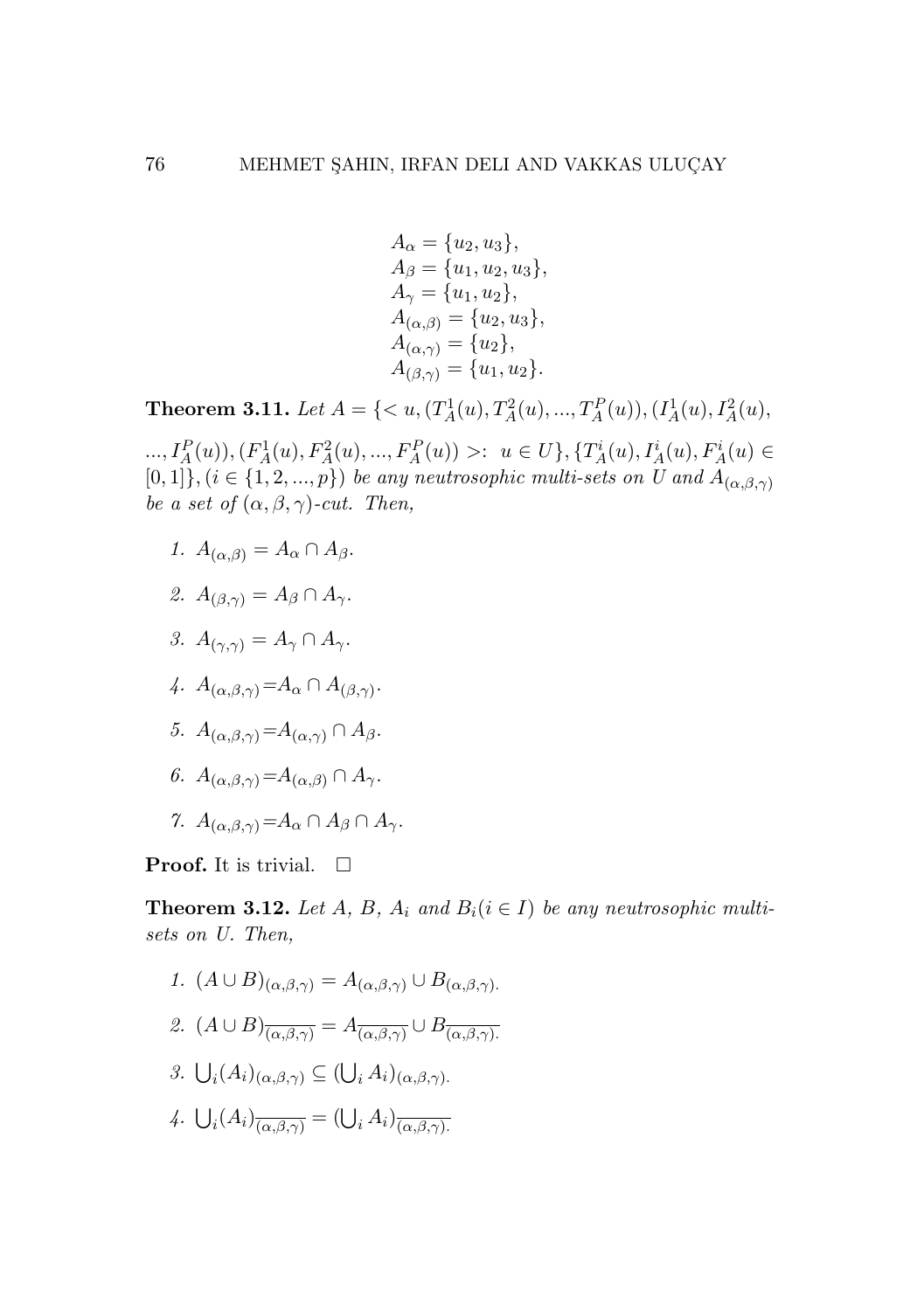#### Proof. **1. Let A and B be any neutrosof.**

1. Let A and B be any neutrosophic multisets on U. Then, 1. Let A and B be any neutrosophic multisets on U. Then, 1. Let A and B be any neutrosophic multisets on U. Then, *<sup>A</sup> <sup>∪</sup> <sup>B</sup>*(*α,β,γ*) <sup>=</sup> *{<sup>u</sup>* : *<sup>T</sup><sup>i</sup> <sup>A</sup> <sup>∪</sup> <sup>B</sup>*(*α,β,γ*) <sup>=</sup> *{<sup>u</sup>* : *<sup>T</sup><sup>i</sup> <sup>A</sup>∪B*(*u*) *α, I<sup>i</sup> <sup>A</sup>∪B*(*u*) *β, F<sup>i</sup>*

$$
A \cup B_{(\alpha,\beta,\gamma)} = \{u : T_{A \cup B}^i(u) \geq \alpha, I_{A \cup B}^i(u) \leq \beta, F_{A \cup B}^i(u) \leq \gamma, u \in U\}
$$
  
\n
$$
= \{u : T_{A \cup B}^i(u) \wedge \alpha = \alpha, I_{A \cup B}^i(u) \vee \beta = \beta, F_{A \cup B}^i(u) \vee \gamma = \gamma, u \in U\}
$$
  
\n
$$
= \{u : (T_A^i(u) \vee T_B^i(u)) \wedge \alpha = \alpha, (I_A^i(u) \vee I_B^i(u)) \vee \beta = \beta
$$
  
\n
$$
, (F_A^i(u) \vee F_A^i(u)) \vee \gamma = \gamma, u \in U\}
$$
  
\n
$$
= \{u : T_A^i(u) \wedge \alpha = \alpha, I_A^i(u) \vee \beta = \beta, F_A^i(u) \vee \gamma = \gamma, u \in U\} \vee
$$
  
\n
$$
\{u : T_B^i(u) \wedge \alpha = \alpha, I_B^i(u) \vee \beta = \beta, F_B^i(u) \vee \gamma = \gamma, u \in U\}
$$
  
\n
$$
= A_{(\alpha,\beta,\gamma)} \cup B_{(\alpha,\beta,\gamma)}.
$$

#### 2. Let A and B be any neutrosophic multisets on U. Then, 2. Let A and B be any neutrosophic multisets on U. Then, 2. Let A and B be any neutrosophic multisets on U. Then,

$$
extremsION PRINCIPLE BASED ON ... 77
$$
\nProof.\n1. Let A and B be any neutrosophic multisets on U. Then,\n
$$
A \cup B_{(\alpha,\beta,\gamma)} = \{u : T_{A \cup B}^i(u) \ge \alpha, I_{A \cup B}^i(u) \le \beta, F_{A \cup B}^i(u) \le \gamma, u \in U\}
$$
\n
$$
= \{u : T_{A \cup B}^i(u) \land \alpha = \alpha, I_{A \cup B}^i(u) \lor \beta = \beta, F_{A \cup B}^i(u) \lor \gamma = \gamma, u \in U\}
$$
\n
$$
= \{u : (T_A^i(u) \lor T_B^i(u)) \land \alpha = \alpha, (I_A^i(u) \lor I_B^i(u)) \lor \beta = \beta, F_{A \cup B}^i(u) \lor \gamma = \gamma, u \in U\}
$$
\n
$$
= \{F_A^i(u) \lor F_A^i(u)) \lor \gamma = \gamma, u \in U\}
$$
\n
$$
= \{u : T_A^i(u) \land \alpha = \alpha, I_B^i(u) \lor \beta = \beta, F_B^i(u) \lor \gamma = \gamma, u \in U\}
$$
\n
$$
= \{u : T_B^i(u) \land \alpha = \alpha, I_B^i(u) \lor \beta = \beta, F_B^i(u) \lor \gamma = \gamma, u \in U\}
$$
\n2. Let A and B be any neutroscopic multisets on U. Then,\n
$$
(A \cup B)_{\overline{(\alpha,\beta,\gamma)}} = \{u : T_{A \cup B}^i(u) > \alpha, I_{A \cup B}^i(u) < \beta, F_{A \cup B}^i(u) \lor \gamma = \gamma, u \in U\}
$$
\n2. Let A and B be any neutroscopic multisets on U. Then,\n
$$
(A \cup B)_{\overline{(\alpha,\beta,\gamma)}} = \{u : T_{A \cup B}^i(u) > \alpha, I_{A \cup B}^i(u) \lor \beta = \beta, F_{A \cup B}^i(u) \lor \gamma = \gamma, u \in U\}
$$
\n
$$
= \{u : (T_A^i(u) \lor T_B^i(u)) \land \alpha = \alpha, [I_A^i(u) \lor I_B^i(u)] \lor \beta = \beta, F_{A \cup B}^i(u) \lor \gamma = \gamma, u \in U\}
$$
\n<math display="</math>

= *A*(*α,β,γ*) *∪ B*(*α,β,γ*) = *A*(*α,β,γ*) *∪ B*(*α,β,γ*) The proofs of  $(3)$  and  $(4)$  can be made simil The proofs of (3) and (4) can be made similarly.  $\Box$ 

The proof (4) can be made similar proof (3) and  $\sum_{i=1}^{n}$  can be made similar to  $\sum_{i=1}^{n}$ sets on U. Then, **Theorem 3.13.** Let  $A$ ,  $B$ ,  $A_i$  and  $B_i$  ( $i \in I$ ) be any neutrosophic multi- $T$  and  $T$  (4) can be made similar to  $T$ **Theorem 3.13.** Let  $A$ ,  $B$ ,  $A$ <sub>*i*</sub> and  $B$ <sub>*i*</sub>( $i \in I$ ) be any neutrosophic multi-

- *sets on U. Then, sets on U. Then, 1.*  $(A ∩ B)_{(α, β, γ)} = A_{(α, β, γ)} ∩ B$ *f*.  $(A \cap B)_{(\alpha,\beta,\gamma)} = A_{(\alpha,\beta,\gamma)} \cap B_{(\alpha,\beta,\gamma)}$ .<br>*a*  $(A \cap B)$  –  $A \cap B$ *1.*  $(A \cap B)_{(\alpha,\beta,\gamma)} = A_{(\alpha,\beta,\gamma)} \cap B_{(\alpha,\beta,\gamma)}$ .
	- $(4 \cap R)$   $4$   $2R$ 2.  $(A \cap B)_{\overline{(\alpha,\beta,\gamma)}} = A_{\overline{(\alpha,\beta,\gamma)}} \cap B_{\overline{(\alpha,\beta,\gamma)}}$
	- 3.  $\bigcap_i (A_i)_{(\alpha,\beta,\gamma)} \subseteq (\bigcap_i A_i)_{(\alpha,\beta,\gamma)}$ . *2.*  $\bigcap_i (A_i)_{(\alpha,\beta,\gamma)} \subseteq (\bigcap_i A_i)_{(\alpha,\beta,\gamma)}$ .
	- 4.  $\bigcap_i (A_i)_{\overline{(\alpha,\beta,\gamma)}} = (\bigcap_i A_i)_{\overline{(\alpha,\beta,\gamma)}}$ *4. 4. <sup>i</sup>*(*Ai*)(*α,β,γ*) = ( *<sup>i</sup> Ai*)(*α,β,γ*)*. i*(*a*,*g*,*γ*) = (*a*),*e*,*γ*) = (*a*)  $\mathcal{A}$ *.*  $\bigcap_i (A_i)_{\overline{(\alpha,\beta,\gamma)}} = (\bigcap_i A_i)_{\overline{(\alpha,\beta,\gamma)}}$ .  $(a, \beta, \gamma)$ *<sup>i</sup> Ai*)(*α,β,γ*)*.*

#### Proo Proof.

1. We can see that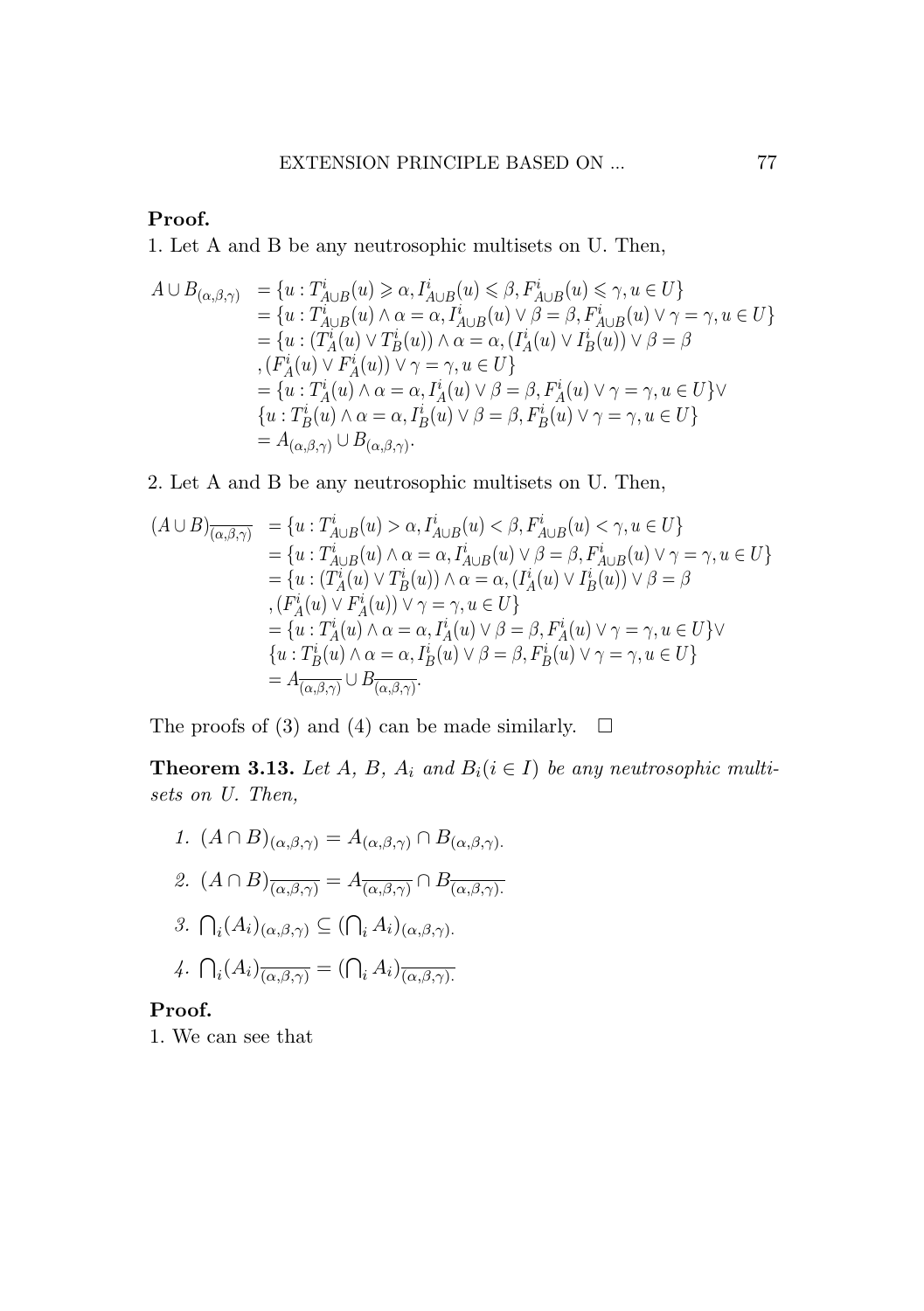$$
A \cap B_{(\alpha,\beta,\gamma)} = \{u : T_{A \cap B}^i(u) \geq \alpha, I_{A \cap B}^i(u) \leq \beta, F_{A \cap B}^i(u) \leq \gamma, u \in U\} = \{u : T_{A \cap B}^i(u) \wedge \alpha = \alpha, I_{A \cap B}^i(u) \vee \beta = \beta, F_{A \cap B}^i(u) \vee \gamma = \gamma, u \in U\} = \{u : (T_A^i(u) \wedge T_B^i(u)) \wedge \alpha = \alpha, (I_A^i(u) \wedge I_B^i(u)) \vee \beta = \beta , (F_A^i(u) \wedge F_A^i(u)) \vee \gamma = \gamma, u \in U\} = \{u : T_A^i(u) \wedge \alpha = \alpha, I_A^i(u) \vee \beta = \beta, F_A^i(u) \vee \gamma = \gamma, u \in U\} \wedge = u : T_B^i(u) \wedge \alpha = \alpha, I_B^i(u) \vee \beta = \beta, F_B^i(u) \vee \gamma = \gamma, u \in U\} = A_{(\alpha,\beta,\gamma)} \cap B_{(\alpha,\beta,\gamma)}.
$$

### 2. We have 2. We have 2. We have 2. We have

$$
(A \cap B)_{\overline{(\alpha,\beta,\gamma)}} = \{u : T_{A \cap B}^i(u) > \alpha, I_{A \cap B}^i(u) < \beta, F_{A \cap B}^i(u) < \gamma, u \in U\}
$$
  
\n
$$
= \{u : T_{A \cap B}^i(u) \land \alpha = \alpha, I_{A \cap B}^i(u) \lor \beta = \beta, F_{A \cap B}^i(u) \lor \gamma = \gamma, u \in U\}
$$
  
\n
$$
= \{u : (T_A^i(u) \land T_B^i(u)) \land \alpha = \alpha, (I_A^i(u) \land I_B^i(u)) \lor \beta = \beta
$$
  
\n
$$
, (F_A^i(u) \land F_A^i(u)) \lor \gamma = \gamma, u \in U\}
$$
  
\n
$$
= \{u : T_A^i(u) \land \alpha = \alpha, I_A^i(u) \lor \beta = \beta, F_A^i(u) \lor \gamma = \gamma, u \in U\}
$$
  
\n
$$
\{u : T_B^i(u) \land \alpha = \alpha, I_B^i(u) \lor \beta = \beta, F_B^i(u) \lor \gamma = \gamma, u \in U\}
$$
  
\n
$$
= A_{\overline{(\alpha,\beta,\gamma)}} \cap B_{\overline{(\alpha,\beta,\gamma)}}.
$$

The proofs of (3) and (4) can be made similarly.  $\Box$ 

**Theorem 3.14.** Let A be any neutrosophic multi-sets on U and for  $i \in I$ ,  $(\alpha_1, \beta_1, \gamma_1) = max_i \{(\alpha_i, \beta_i, \gamma_i)\}$  and  $(\alpha_2, \beta_2, \gamma_2) = min_i \{(\alpha_i, \beta_i, \gamma_i)\},$ 

1. 
$$
\bigcap_i (A_i)_{(\alpha_i, \beta_i, \gamma_i)} = A_{(\alpha_1, \beta_1, \gamma_1)}.
$$
  
2. 
$$
\bigcup_i (A_i)_{\overline{(\alpha_i, \beta_i, \gamma_i)}} = A_{\overline{(\alpha_2, \beta_2, \gamma_2)}}.
$$

### Proof. Proof. Proof. Proof.

1. Note that 1. Note that 1. Note that 1. Note that

$$
\begin{array}{ll}\n\bigcap_i (A_i)_{(\alpha_i, \beta_i, \gamma_i)} & = \{u : \bigvee_i T_A^i(u) \geq \alpha_i, \bigwedge_i I_A^i(u) \leq \beta_i, \bigwedge_i F_A^i(u) \leq \gamma_i, u \in U\} \\
& = \{u : \bigvee_i T_A^i(u) \land \alpha_i = \alpha_1, \bigwedge_i I_A^i(u) \lor \beta_i = \beta_1, \bigwedge_i F_A^i(u) \lor \gamma_i = \gamma_1, u \in U\} \\
& = \{u : (T_A^i(u) \land T_B^i(u)) \land \alpha_1 = \alpha_1, (I_A^i(u) \land I_B^i(u)) \lor \beta_1 = \beta_1, \\
&\quad (F_A^i(u) \land F_A^i(u)) \lor \gamma_1 = \gamma_1, u \in U\} \\
& = A_{(\alpha_1, \beta_1, \gamma_1)}.\n\end{array}
$$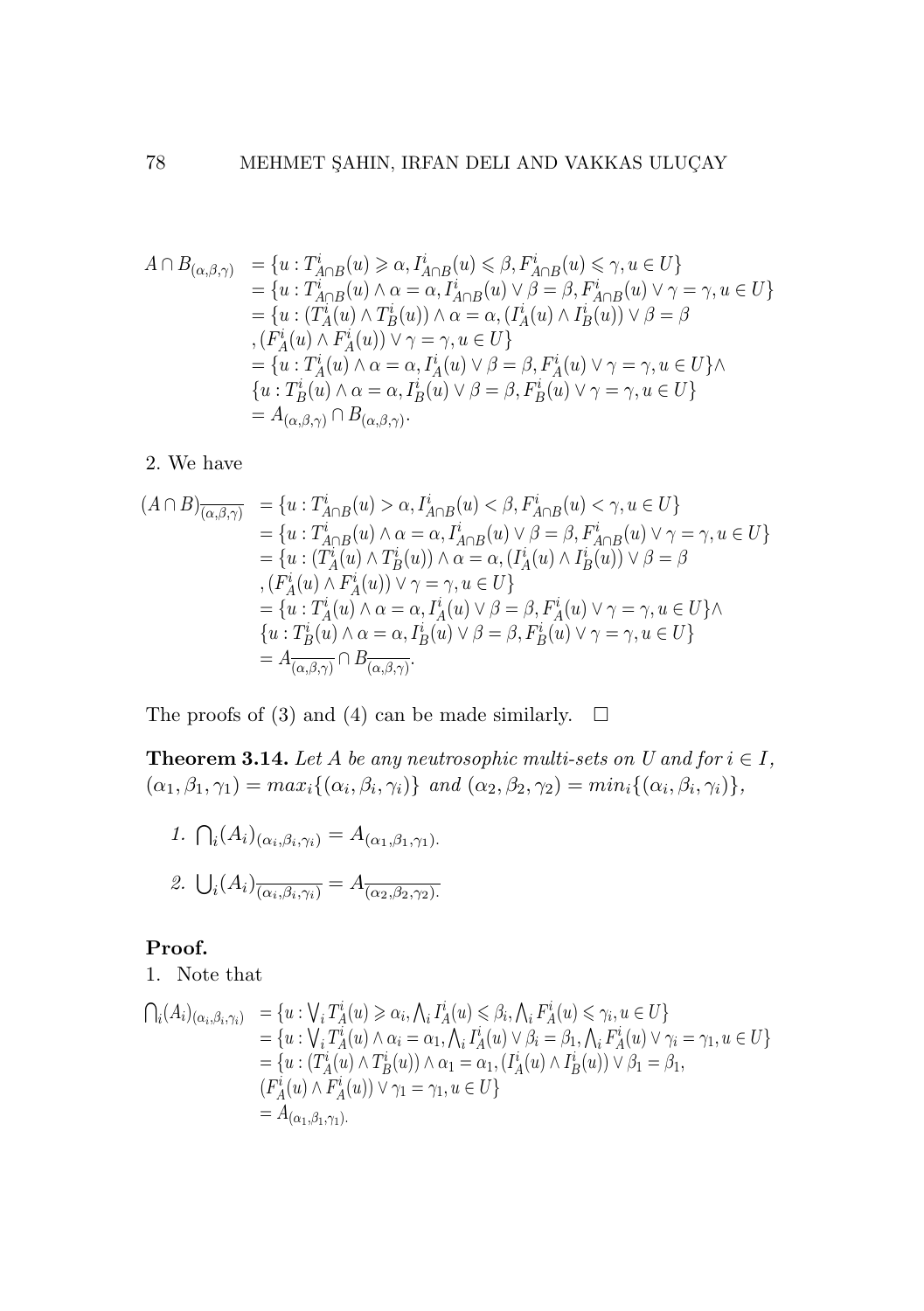2.

$$
U_i(A_i)_{\overline{(\alpha_i,\beta_i,\gamma_i)}} = \{u : \bigwedge_i T_A^i(u) > \alpha_i, \bigvee_i I_A^i(u) < \beta_i, \bigvee_i F_A^i(u) < \gamma_i, u \in U\}
$$
  
\n
$$
= \{u : \bigwedge_i T_A^i(u) \wedge \alpha_i = \alpha_2, \bigvee_i I_A^i(u) \vee \beta_i = \beta_2, \bigvee_i F_A^i(u) \vee \gamma_i = \gamma_2, u \in U\}
$$
  
\n
$$
= \{u : (T_A^i(u) \wedge T_B^i(u)) \wedge \alpha_2 = \alpha_2, (I_A^i(u) \wedge I_B^i(u)) \vee \beta_2 = \beta_2, (I_A^i(u) \wedge T_B^i(u)) \vee \beta_2 = \beta_2, (I_A^i(u) \wedge F_A^i(u)) \vee \gamma_2 = \gamma_2, u \in U\}
$$
  
\n
$$
= A_{\overline{(\alpha_2,\beta_2,\gamma_2)}} \square
$$

**Definition 3.15.** Let A be any two neutrosophic multi-sets on U and for  $(\alpha, \beta, \gamma) \in [0, 1]^3$   $(\alpha, \beta, \gamma)A$  is defined as;  $\forall u \in U$ ,

$$
(\alpha, \beta, \gamma)A(u) = \{u : T_A^i(u) \wedge \alpha, I_A^i(u) \vee \beta, F_A^i(u) \vee \gamma, u \in U\}.
$$

Even though A is a crisp set,  $(\alpha, \beta, \gamma)A(u)$  is still a neutrosophic multisets defined by

$$
(\alpha, \beta, \gamma)A(u) = \begin{cases} (\alpha, \beta, \gamma), & u \in A \\ (0, 0, 0), & u \notin A. \end{cases}
$$

**Theorem 3.16.** Let  $A, B$  be any neutrosophic multi-sets on U and for  $(\alpha_i, \beta_i, \gamma_i) \in [0, 1]^3$   $(i = 1, 2)$ . We have

- 1. If  $(\alpha_1, \beta_1, \gamma_1) \leq (\alpha_2, \beta_2, \gamma_2)$ , then  $(\alpha_1, \beta_1, \gamma_1)A \subseteq (\alpha_2, \beta_2, \gamma_2)A$
- 2. If  $A \subseteq B$ , then  $(\alpha_1, \beta_1, \gamma_1)A \subseteq (\alpha_1, \beta_1, \gamma_1)B$

**Proof.** Let A and B be any neutrosophic multisets on U and for  $(\alpha_i, \beta_i, \gamma_i)$  $\in [0,1]^3$  $(i = 1,2)$ . We have 1.  $(\alpha_1, \beta_1, \gamma_1) \leq (\alpha_2, \beta_2, \gamma_2) \Rightarrow$ 

$$
(\alpha_1, \beta_1, \gamma_1)A = \{u : T_A^i(u) \wedge \alpha_1, I_A^i(u) \vee \beta_1, F_A^i(u) \vee \gamma_1, u \in U\}
$$
  
\$\leq\$  $\{u : T_A^i(u) \wedge \alpha_2, I_A^i(u) \vee \beta_2, F_A^i(u) \vee \gamma_2, u \in U\}$   
=  $(\alpha_2, \beta_2, \gamma_2)A$ .

Therefore  $(\alpha_1, \beta_1, \gamma_1)A \subseteq (\alpha_2, \beta_2, \gamma_2)A$ . 2. If  $A \subseteq B$  then  $(A \subseteq B$  if  $T_A(u) \leq T_B(u)$ ,  $I_A(u) \geq I_B(u)$ ,  $F_A(u) \geq$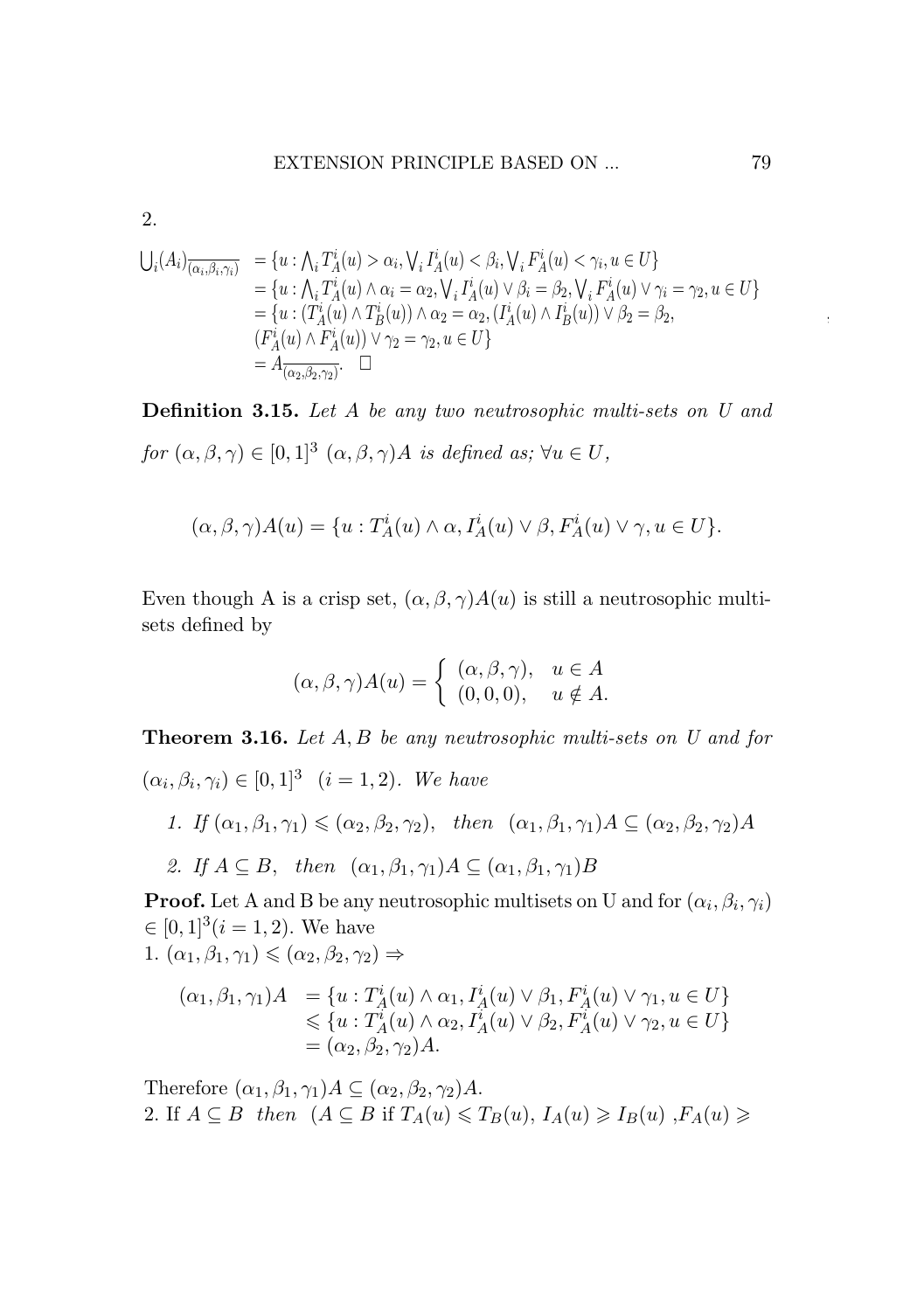$$
F_B(u), \forall u \in U)
$$
  
\n
$$
(\alpha_1, \beta_1, \gamma_1)A = \{u : T_A^i(u) \wedge \alpha_1, I_A^i(u) \vee \beta_1, F_A^i(u) \vee \gamma_1, u \in U\}
$$
  
\n
$$
\leq \{u : T_B^i(u) \wedge \alpha_1, I_B^i(u) \vee \beta_1, F_B^i(u) \vee \gamma_1, u \in U\}
$$
  
\n
$$
= (\alpha_1, \beta_1, \gamma_1)B.
$$

*x*<sub>1</sub>) *A* ⊂ (*α*<sub>1</sub> *β*<sub>1</sub>,  $\alpha$ <sub>*i*</sub>) *B* □ Therefore  $(\alpha_1, \beta_1, \gamma_1)A \subseteq (\alpha_1, \beta_1, \gamma_1)B$ .  $\Box$ Therefore  $(\alpha_1, \beta_1, \gamma_1) \neq \alpha_1, \beta_1, \gamma_1 \neq \beta$ .

**Theorem 3.11.** *Let A be any a neutrosopi* Theorem 3.17. *Let A be any a neutrosophic multi-sets on U. Then,* Theorem 3.17. *Let A be any a neutrosophic multi-sets on U. Then,*

$$
A=\bigcup_{(\alpha,\beta,\gamma)\in [0,1]^3} (\alpha,\beta,\gamma)A_{(\alpha,\beta,\gamma)}.
$$

(*α,β,γ*)*∈*[0*,*1]<sup>3</sup> **Proof.** Let A be any neutrosophic multisets on U and for  $(\alpha, \beta, \gamma) \in$  $(v, 1)$   $\cdot$  we nave  $[0, 1]^3$ . We have

$$
U_{(\alpha,\beta,\gamma)\in[0,1]^3}(\alpha,\beta,\gamma)A_{(\alpha,\beta,\gamma)} = V_{(\alpha,\beta,\gamma)\in[0,1]^3}\{(\alpha,\beta,\gamma) \wedge A_{(\alpha,\beta,\gamma)}\} = V_{(\alpha,\beta,\gamma)\in[0,1]^3}\{(\alpha,\beta,\gamma) : T_A^i(u) \ge \alpha,I_A^i(u) \le \beta, F_A^i(u) \le \gamma, u \in U\} = (T_A^i(u), I_A^i(u), F_A^i(u)) = A.
$$

= *A.* Theorem 3.18. *Let A be any a neutrosophic multi-sets on U. Then,* Theorem 3.18. *Let A be any a neutrosophic multi-sets on U. Then,*

$$
A = \bigcup_{(\alpha,\beta,\gamma) \in [0,1]^3} (\alpha,\beta,\gamma) A_{\overline{(\alpha,\beta,\gamma)}}.
$$

(*α,β,γ*)*∈*[0*,*1]<sup>3</sup> **Proof.** Let A be any neutrosophic multisets on U and for  $(\alpha, \beta, \gamma) \in$  $(v, 1)$   $\cdot$  we nave  $[0,1]^3$ . We have

$$
U_{(\alpha,\beta,\gamma)\in[0,1]^3}(\alpha,\beta,\gamma)A_{\overline{(\alpha,\beta,\gamma)}} = V_{(\alpha,\beta,\gamma)\in[0,1]^3}\{(\alpha,\beta,\gamma) \wedge A_{\overline{(\alpha,\beta,\gamma)}}\} = V_{(\alpha,\beta,\gamma)\in[0,1]^3}\{(\alpha,\beta,\gamma) : T^i_A(u) > \alpha,I^i_A(u) < \beta, F^i_A(u) < \gamma, u \in U\} = (T^i_A(u), I^i_A(u), F^i_A(u)) = A.
$$

= *A.* Theorem 3.19. *Let A, B be any two neutrosophic multi-sets on U.* Theorem 3.19. *Let A, B be any two neutrosophic multi-sets on U.* Theorem 3.19. *Let A, B be any two neutrosophic multi-sets on U. Then, Then,*

$$
\begin{array}{ll} A=B & \Leftrightarrow \forall (\alpha,\beta,\gamma)\in [0,1]^3, A_{(\alpha,\beta,\gamma)}=B_{(\alpha,\beta,\gamma)}\\ & \Leftrightarrow \forall (\alpha,\beta,\gamma)\in [0,1]^3, A_{\overline{(\alpha,\beta,\gamma)}}=B_{\overline{(\alpha,\beta,\gamma)}} \end{array}
$$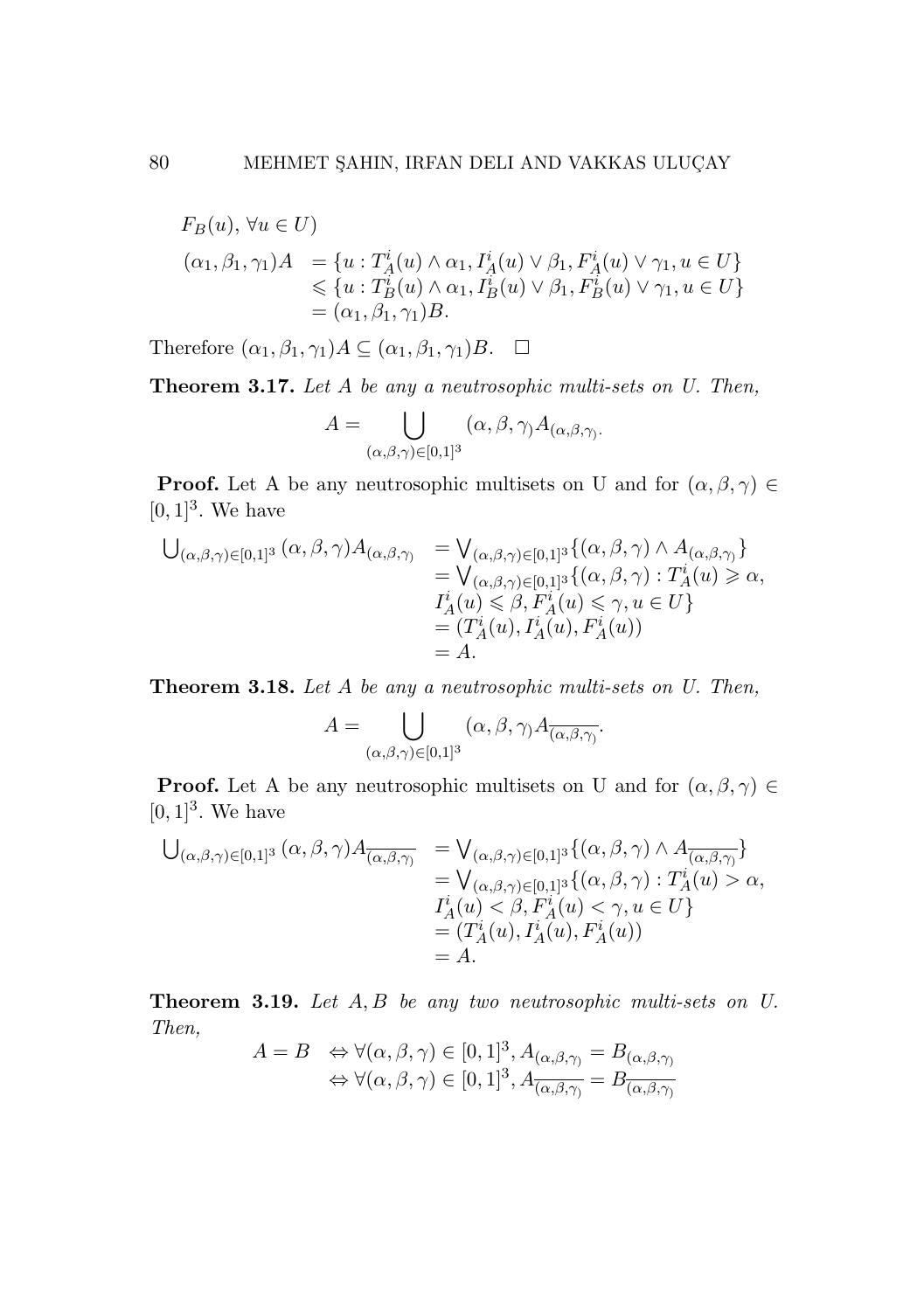Proof. Let A and B be any neutrosophic multisets on U and for  $(\alpha, \beta, \gamma) \in [0, 1]^3$ . We hav

 $A = B(A = B \text{ if } T_A(u) = T_B(u), I_A(u) = I_B(u), F_A(u) = F_B(u),$ *∀u ∈ U*)*⇔*

$$
A_{(\alpha,\beta,\gamma)} = \{u : T_A^i(u) \ge \alpha, I_A^i(u) \le \beta, F_A^i(u) \le \gamma, u \in U\}
$$
  
= 
$$
\{u : T_A^i(u) \wedge \alpha, I_A^i(u) \vee \beta, F_A^i(u) \vee \gamma, u \in U\}
$$
  
= 
$$
\{u : T_B^i(u) \wedge \alpha, I_B^i(u) \vee \beta, F_B^i(u) \vee \gamma, u \in U\}
$$
  
= 
$$
B_{(\alpha,\beta,\gamma)}.
$$

Therefore  $A_{(\alpha,\beta,\gamma)} = B_{(\alpha,\beta,\gamma)}$ .  $A = B(A = B$  if  $T_A(u) = T_B(u), I_A(u) = I_B(u), F_A(u) = F_B(u),$ *∀u ∈ U*)*⇔*

$$
A_{\overline{(\alpha,\beta,\gamma)}} = \{u : T_A^i(u) > \alpha, I_A^i(u) < \beta, F_A^i(u) < \gamma, u \in U\}
$$
  
= 
$$
\{u : T_A^i(u) \wedge \alpha, I_A^i(u) \vee \beta, F_A^i(u) \vee \gamma, u \in U\}
$$
  
= 
$$
\{u : T_B^i(u) \wedge \alpha, I_B^i(u) \vee \beta, F_B^i(u) \vee \gamma, u \in U\}
$$
  
= 
$$
B_{\overline{(\alpha,\beta,\gamma)}}.
$$

Therefore  $A_{\overline{(\alpha,\beta,\gamma)}} = B_{\overline{(\alpha,\beta,\gamma)}}$ .

**Theorem 3.20.** Let *A* be any a neutrosophic multi-sets on U and for  $\delta =$  $(\alpha, \beta, \gamma) \in [0, 1]^3$ *. If*  $H : [0, 1]^3 \rightarrow P(X)$  *satisfies that*  $\forall \delta \in [0, 1]^3$ ,  $A_{\overline{\delta}} \subseteq$ *H*(*δ*)  $\subseteq$  *A*<sub>*δ*</sub>*, then* 

$$
A=\bigcup_{\delta\in[0,1]^3}\delta H(\delta)
$$

*and the following properties are fulfilled:*

- *1.*  $H(\delta_1) \supseteq H(\delta_2)$  *whenever*  $\delta_1 < \delta_2$ *.*
- 2.  $\forall \delta \in [0, 1]^3, A_{\delta} = \bigcap_{\theta \leq \delta} H(\theta).$
- $3. \ \forall \delta \in [0, 1]^3, A_{\overline{\delta}} = \bigcap_{\theta > \delta} H(\theta).$

#### Proof.

1. It is obvious.

2. When  $\theta < \delta$ , we have  $H(\theta) \supset A_{\overline{\theta}} \supset A_{\delta}$ . Thus  $\bigcap_{\theta < \delta} H(\theta) \supset A_{\delta}$ . On the other hand  $\bigcap_{\theta < \delta} H(\theta) \subset \bigcap_{\theta < \delta} A_{\theta} = A_{\delta}$ . Hence  $A_{\delta} = \bigcap_{\theta < \delta} H(\theta)$ .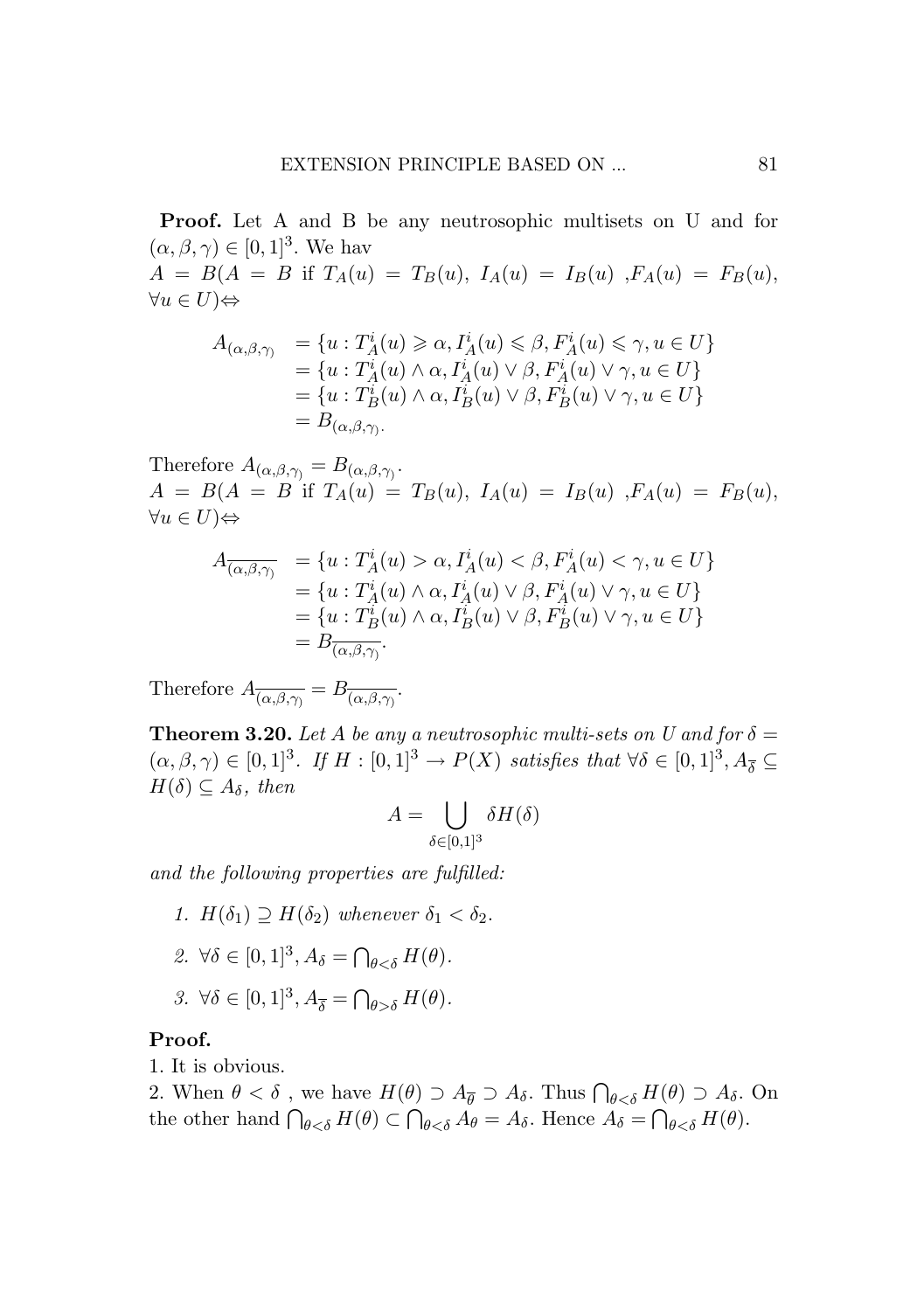3. When  $\theta > \delta$ , we have  $H(\theta) \subset A_{\theta} \subset A_{\overline{\delta}}$ . Thus  $A_{\overline{\delta}} \supset \bigcap_{\theta > \delta} H(\theta)$ . On the other hand,  $H(\theta) \subset A_{\overline{\theta}}$  and  $\bigcap_{\theta > \delta} H_{\theta} \supset \bigcap_{\theta > \delta} A_{\overline{\theta}} = A_{\overline{\delta}}$ . Therefore,  $A_{\overline{\delta}} = \bigcap_{\theta > \delta} H(\theta).$ 

Let extending the function  $f: X \to Y$ , we recall the (direct)image of a the neutrosophic multi-subsets A of X under  $f$  is defined as

$$
f(A) = \{T^i_{f(A)}, I^i_{f(A)}, F^i_{f(A)}\} \subseteq Y,
$$

and the inverse image of a neutrosophic multi-subsets B of Y is defined and the inverse image of a neutrosophic multi-subsets B of Y is defined as as

$$
f^{-1}(A) = \{T^i_{f(A)}, I^i_{f(A)}, F^i_{f(A)}\} \subseteq X.
$$

In other words, the mapping  $f: X \to Y$  induces two new mappings  $f: P(X) \to P(Y)$  and  $f^{-1}: P(Y) \to P(X)$ . These induced mappings possess the following properties. possess the following properties.

**Theorem 3.21.**  $f: X \to Y, A, B, A_i \in P(X)$  $(i \in J)$ , then the induced *mappings f satisfies that mappings f satisfies that*

*1.*  $A ⊆ B$  *implies*  $f(A) ⊆ f(B)$ *.* 

$$
\mathcal{Z}.\, f(\bigcup_i (A_i)) = (\bigcup_i f(A_i)).
$$

3. 
$$
f(\bigcap_i (A_i)) \subseteq (\bigcap_i f(A_i)).
$$
  
\n4.  $\forall y \in Y(f(A))(y) = \bigvee_{T^i_{f(A)}(x) = y} A(x), \bigwedge_{T^i_{f(A)}(x) = y} A(x), \bigwedge_{F^i_{f(A)}(x) = y} A(x).$   
\n5.  $\forall (\alpha, \beta, \gamma) \in [0, 1]^3, f(A_{(\alpha, \beta, \gamma)}) \subseteq (f(A))_{(\alpha, \beta, \gamma)}.$ 

$$
\text{6. } f(A) = \bigcup_{(\alpha,\beta,\gamma)\in [0,1]^3} (\alpha,\beta,\gamma) (f(A))_{(\alpha,\beta,\gamma)} = \bigcup_{(\alpha,\beta,\gamma)\in [0,1]^3} (\alpha,\beta,\gamma) f(A_{(\alpha,\beta,\gamma)}).
$$

## Proof. Proof.

1. It is Trivial. 1. It is Trivial. 2. Let *y ∈ Y.* Then 2. Let *y ∈ Y.* Then

$$
y \in f(\bigcup_i (A_i)) \iff \exists x \in \bigcup_i (A_i), \{T^i_{f(A)}(x) = y, I^i_{f(A)}(x) = y, F^i_{f(A)}(x) = y\} \iff \exists i \in J, x \in (A_i) \text{ and } \{T^i_{f(A)}(x) = y, I^i_{f(A)}(x) = y, F^i_{f(A)}(x) = y\} \iff \exists i \in J, y \in f(A_i) \iff y \in \bigcup_i f(A_i).
$$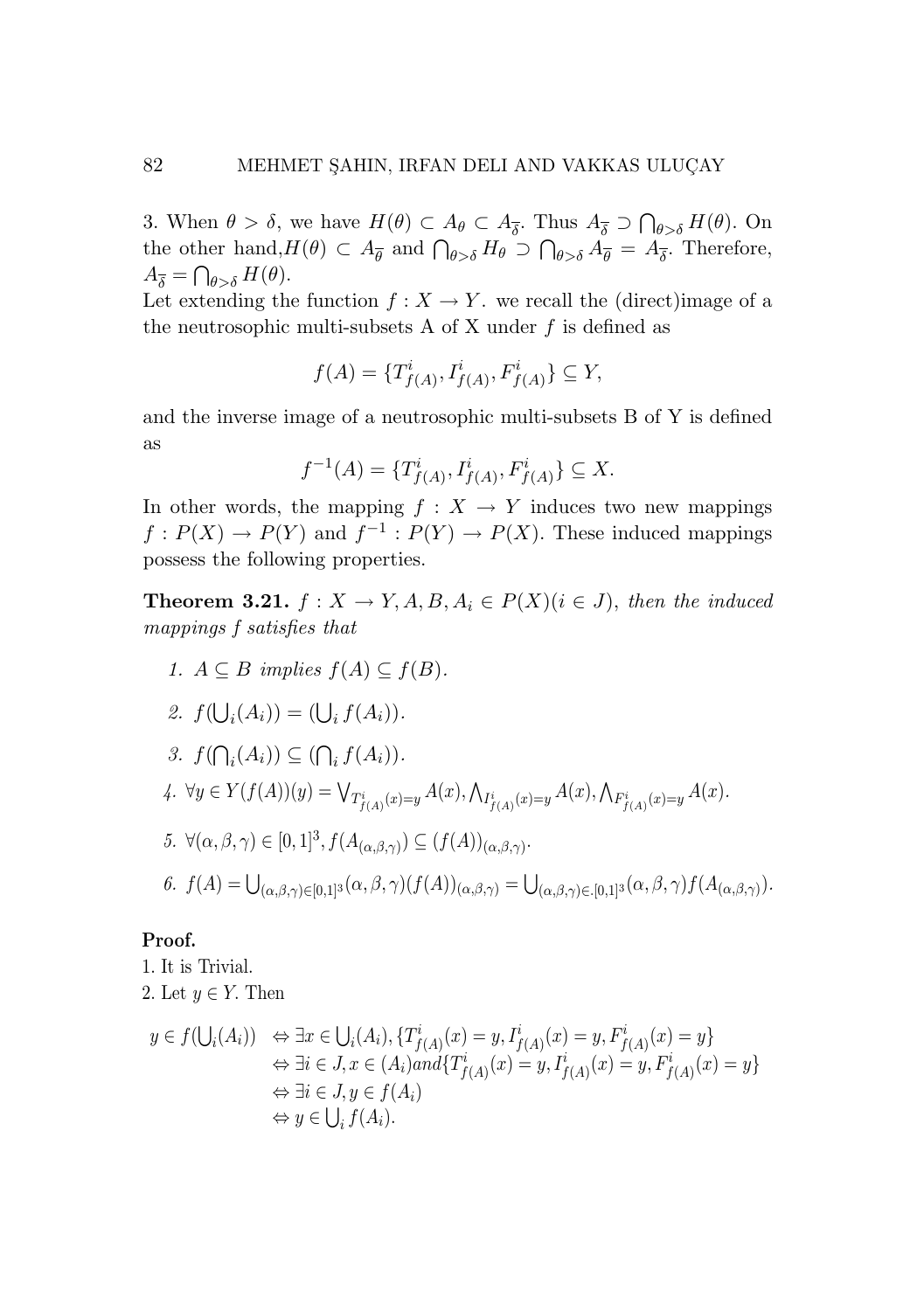- 3. It is similar to the proof of (2) 3. It is similar to the proof of (2) 3. It is similar to the proof of (2) 3. It is similar to the proof of (2)
- 4. Let *y ∈ Y.* Then 4. Let *y ∈ Y.* Then 4. Let *y ∈ Y.* Then 4. Let *y ∈ Y.* Then

$$
\begin{aligned} (f(A))(y) &= \{1,0,0\} \\ &\Leftrightarrow y \in f(A) \\ &\Leftrightarrow \exists x \in A, \{T^i_{f(A)}(x) = y, I^i_{f(A)}(x) = y, F^i_{f(A)}(x) = y\} \\ &\Leftrightarrow \exists x \in A, A(x) = \{1,0,0\} and \{T^i_{f(A)}(x) = y, I^i_{f(A)}(x) = y, F^i_{f(A)}(x) = y\} \\ &\Leftrightarrow \bigvee_{T^i_{f(A)}(x) = y} A(x) = 1, \bigwedge_{I^i_{f(A)}(x) = y} A(x) = 0, \bigwedge_{F^i_{f(A)}(x) = y} A(x) = 0. \end{aligned}
$$

5. Let  $y \in Y$ . Then

$$
\begin{array}{ll}y\in (f(A))_{(\alpha,\beta,\gamma)}&\Leftrightarrow T^i_{f(A)}(y)>\alpha, I^i_{f(A)}(y)<\beta, F^i_{f(A)}(y)<\gamma\\&\Leftrightarrow \bigvee_{T^i_{f(A)}(x)=y}A(x)>\alpha, \bigwedge_{I^i_{f(A)}(x)=y}A(x)<\beta, \bigwedge_{F^i_{f(A)}(x)=y}A(x)<\gamma\\&\Leftrightarrow \exists x\in X, T^i_{f(A)}(x)=y, I^i_{f(A)}(x)=y, F^i_{f(A)}(x)=y, A(x)>(\alpha,\beta,\gamma)\\&\Leftrightarrow \exists x\in X A_{(\alpha,\beta,\gamma)}, T^i_{f(A)}(x)=y, I^i_{f(A)}(x)=y, F^i_{f(A)}(x)=y\\&\Leftrightarrow y\in f(A_{(\alpha,\beta,\gamma)}).\end{array}
$$

6. By for every  $A \in P(X)$ ,  $A = \bigcup_{(\alpha,\beta,\gamma) \in [0,1]^3} (\alpha,\beta,\gamma) A_{(\alpha,\beta,\gamma)}$  and (5)

$$
f(A) = \bigcup_{(\alpha,\beta,\gamma)\in[0,1]^3} (\alpha,\beta,\gamma)(f(A))_{(\alpha,\beta,\gamma)} = \bigcup_{(\alpha,\beta,\gamma)\in[0,1]^3} (\alpha,\beta,\gamma)f(A_{(\alpha,\beta,\gamma)}).
$$

For every  $y \in Y$ , we have

$$
\begin{array}{ll} \bigcup_{(\alpha,\beta,\gamma)\in[0,1]^3}(\alpha,\beta,\gamma)(f(A))_{(\alpha,\beta,\gamma)}&=\bigvee_{(\alpha,\beta,\gamma)\in[0,1]^3}(\alpha,\beta,\gamma)\wedge(f(A_{(\alpha,\beta,\gamma)}))(y)\\&=\bigvee_{\alpha\in[0,1]}(\alpha\wedge\bigvee_{T^i_{f(A)}(x)=y}A_{\alpha}(x),\\ \bigwedge_{\beta\in[0,1]}(\beta\vee\bigwedge_{I^i_{f(A)}(x)=y}A_{\beta}(x)),\\ \bigwedge_{\gamma\in[0,1]}(\gamma\vee\bigwedge_{F^i_{f(A)}(x)=y}A_{\gamma}(x))\\&=\bigvee_{T^i_{f(A)}(x)=y}\bigvee_{\alpha\in[0,1]}(\alpha\wedge A_{\alpha}(x),\\ \bigwedge_{I^i_{f(A)}(x)=y}\bigwedge_{\beta\in[0,1]} \beta\vee A_{\beta}(x),\\ \bigwedge_{F^i_{f(A)}(x)=y}\bigwedge_{\gamma\in[0,1]} \gamma\vee A_{\gamma}(x)\\&=\bigvee_{T^i_{f(A)}(x)=y}A(x),\bigwedge_{I^i_{f(A)}(x)=y}A(x),\\ \bigwedge_{F^i_{f(A)}(x)=y}A(x)\\&=(f(A))(y).\end{array}
$$

Thus  $f(A) = \bigcup_{(\alpha,\beta,\gamma)\in [0,1]^3} (\alpha,\beta,\gamma) f(A_{(\alpha,\beta,\gamma)}).$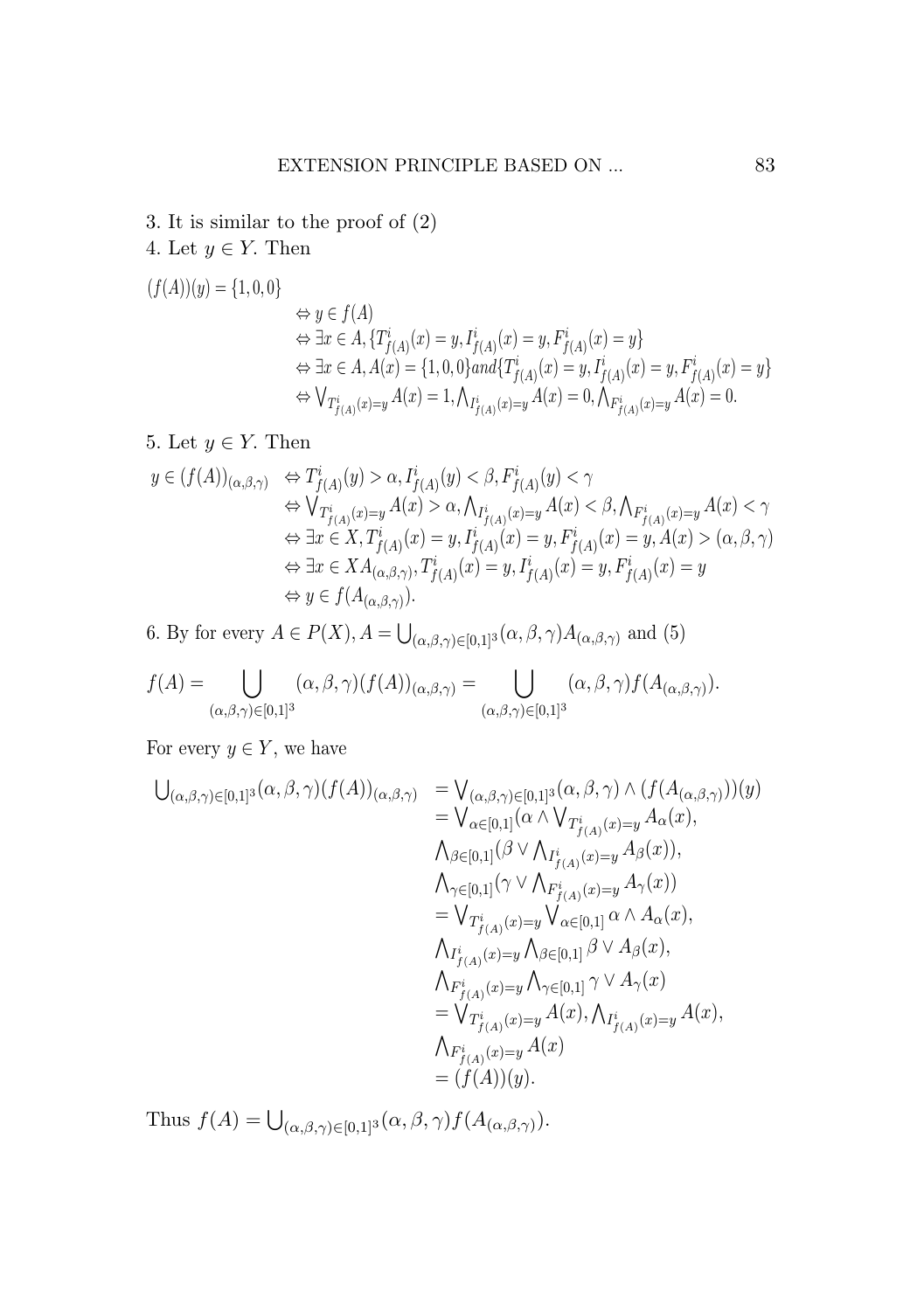**Theorem 3.22.**  $f: X \to YA, B, B_i \in P(Y)$  ( $i \in J$ ), then the induced mappings  $f^{-1}$  satisfies that

1.  $A \subseteq B$  implies  $f^{-1}(A) \subseteq f^{-1}(B)$ . 2.  $f^{-1}(B^c) = (f^{-1}(B))^c$ . 3.  $f^{-1}(\bigcup_i (B_i)) = (\bigcup_i f^{-1}(B_i)).$ 3.  $f^{-1}(\bigcup_i (B_i)) = (\bigcup_i f^{-1}(B_i)).$ <br>4.  $f^{-1}(\bigcap_i (B_i)) = (\bigcap_i f^{-1}(B_i)).$ 5.  $\forall (\alpha, \beta, \gamma) \in [0, 1]^3, f^{-1}(B_{(\alpha, \beta, \gamma)}) = (f^{-1}(B))_{(\alpha, \beta, \gamma)}.$  $\textit{6. } f^{-1}(B)=\bigcup_{(\alpha,\beta,\gamma)\in [0,1]^3} (\alpha,\beta,\gamma)(f^{-1}(B))_{(\alpha,\beta,\gamma)}=\bigcup_{(\alpha,\beta,\gamma)\in [0,1]^3} (\alpha,\beta,\gamma)f^{-1}(B_{(\alpha,\beta,\gamma)}).$ 

Proof. We proof (4) and (5) as examples. Proof.We proof (4) and (5) as examples. Proof. We proof (4) and (5) as examples. Proof. We proof (4) and (5) as examples. Proof. We proof (4) and (5) as examples. 4. 4. 4. 4. 4.

$$
\forall x \in X, f^{-1}(\bigcap_i (B_i))(x) = \bigcap_i (B_i)(f(x))
$$
  
=  $\bigwedge_i (B_i)(T^i_{f(A)}(x)), \bigvee_i (B_i)(I^i_{f(A)}(x)), \bigvee_i (B_i)(F^i_{f(A)}(x))$   
=  $\bigwedge f^{-1}(B_i)(x)$   
=  $(\bigcap_i f^{-1}(B_i))(x).$ 

5. 5. 5. 5. 5.

$$
\begin{array}{ll} x\in f^{-1}(B_{(\alpha,\beta,\gamma)}) & \Leftrightarrow \{T^i_{f(A)}(x), I^i_{f(A)}(x), F^i_{f(A)}(x)\}\in B_{(\alpha,\beta,\gamma)}\\ & \Leftrightarrow B(T^i_{f(A)}(x))\geqslant \alpha, B(I^i_{f(A)}(x))\leqslant \beta, B(F^i_{f(A)}(x))\leqslant \gamma\\ & \Leftrightarrow (f^{-1}(B))(x)\geqslant (\alpha,\beta,\gamma)\\ & \Leftrightarrow x\in (f^{-1}(B))_{(\alpha,\beta,\gamma)}.\end{array}
$$

The proofs of  $(1),(2),(3)$  and  $(6)$  can be made similarly.  $\square$ 

# 4. Algebraic Operations Over Neutrosophic Multi-Sets Based on Extension Principle Sets Based on Extension Principle Sets Based on Extension Principle Sets Based on Extension Principle Sets Based on Extension Principle

Let A and B be two neutrosophic multi-sets on the universal sets  $X$ and  $Y$  respectively. According to the extension principle of the neutrosophic multi-sets. We can define algebraic operations over the neutrosophic multi-sets A and B, i.e., the addition, subtraction, multiplication,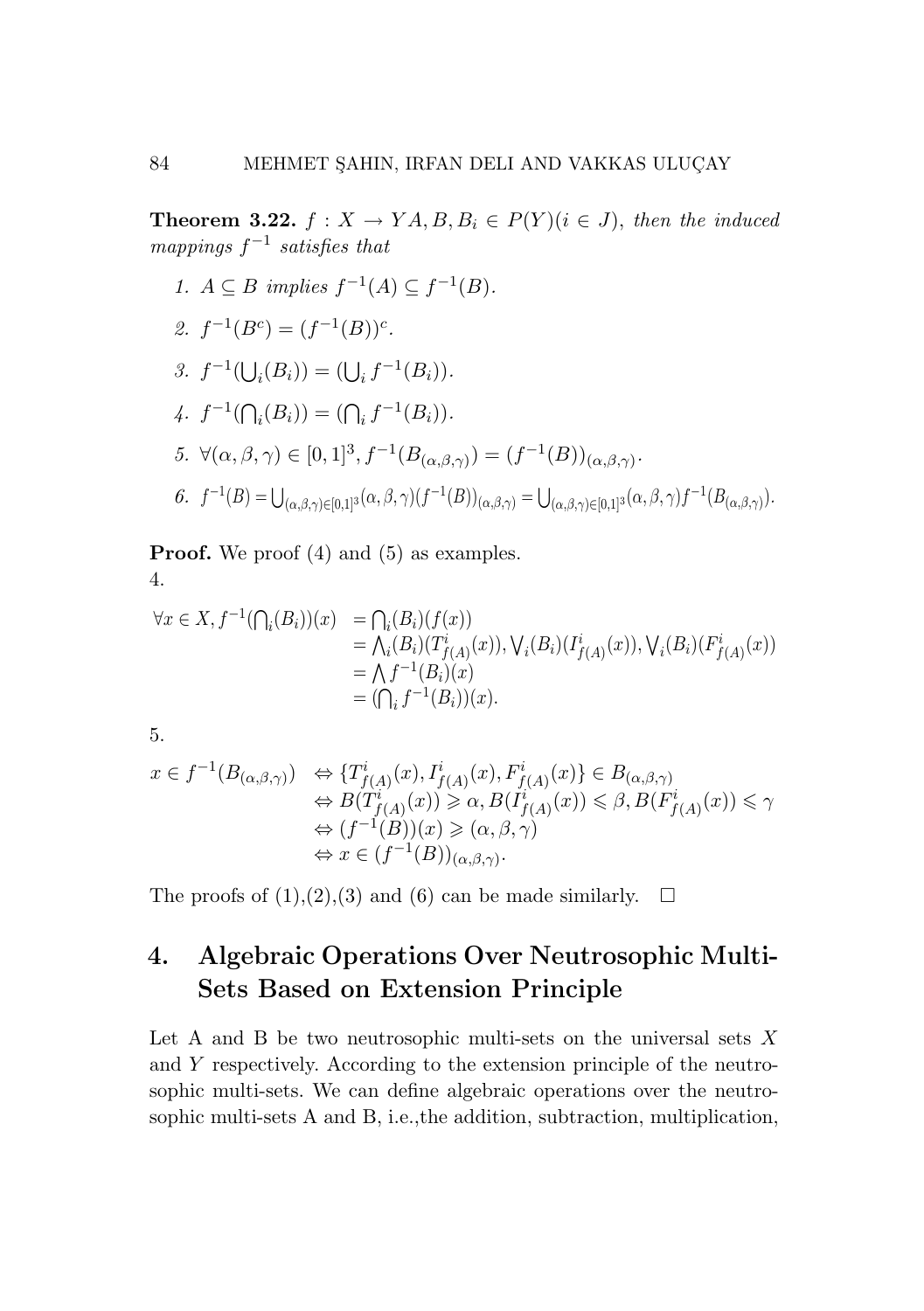and division operations are defined as follows: and division operations are defined as follows: and division operations are defined as follows:

$$
A * B = \{ \langle z, \vee_{z=x*y} \{ T^i_{f(A)}(x) \wedge T^i_{f(B)}(x) \}, \wedge_{z=x*y} \{ I^i_{f(A)}(x) \vee I^i_{f(B)}(x) \},
$$
  

$$
\wedge_{z=x*y} \{ F^i_{f(A)}(x) \vee F^i_{f(B)}(x) \} \rangle | (x,y) \in X \times Y \},
$$

where the symbol "\*" represent one of the algebraic operations "+", " $-$ ", "  $\times$  ", and "  $\div$  ". The division operation "  $\div$  " is required to satisfy the condition:  $0 \in supp(B) = \{y | T^i_{f(B)}(y) \geq 0, I^i_{f(B)}(y) \leq 1, F^i_{f(B)}(y) \leq 1\}$ 1*, y ∈ Y.* 1*, y ∈ Y.* 1*, y ∈ Y.*

More specifically,  $A + B$ ,  $A - B$ ,  $A \times B$ ,  $A \div B$  and  $\lambda \times B$  are defined as follows: follows: follows:

$$
A + B = \{ \langle z, \vee_{z=x+y} \{ T^i_{f(A)}(x) \wedge T^i_{f(B)}(y) \}, \wedge_{z=x+y} \{ I^i_{f(A)}(x) \vee I^i_{f(B)}(y) \}, \\ \wedge_{z=x+y} \{ F^i_{f(A)}(x) \vee F^i_{f(B)}(y) \} \rangle | (x, y) \in X \times Y \}
$$

$$
A-B = \{ \langle z, \vee_{z=x-y} \{ T^i_{f(A)}(x) \wedge T^i_{f(B)}(y) \}, \wedge_{z=x-y} \{ I^i_{f(A)}(x) \vee I^i_{f(B)}(y) \}, \\ \wedge_{z=x-y} \{ F^i_{f(A)}(x) \vee F^i_{f(B)}(y) \} \rangle | (x,y) \in X \times Y \}
$$

$$
A \times B = \{ \langle z, \vee_{z=x \times y} \{ T^i_{f(A)}(x) \wedge T^i_{f(B)}(y) \}, \wedge_{z=x \times y} \{ I^i_{f(A)}(x) \vee I^i_{f(B)}(y) \}, \wedge_{z=x \times y} \{ F^i_{f(A)}(x) \vee F^i_{f(B)}(y) \} \rangle | (x, y) \in X \times Y \}
$$

$$
\begin{array}{ll} A \div B = & \{ \langle z, \vee_{z=x \div y} \{ T^i_{f(A)}(x) \wedge T^i_{f(B)}(y) \}, \wedge_{z=x \div y} \{ I^i_{f(A)}(x) \vee I^i_{f(B)}(y) \}, \\ & \wedge_{z=x \div y} \{ F^i_{f(A)}(x) \vee F^i_{f(B)}(y) \} \rangle | (x,y) \in X \times Y \} \\ & \lambda B = & \{ \langle z, \vee_{z=\lambda \times y} \{ T^i_{f(B)}(y) \}, \wedge_{z=\lambda \times y} \{ I^i_{f(B)}(y) \}, \\ & \wedge_{z=\lambda \times y} \{ F^i_{f(B)}(y) \} \rangle | (x,y) \in Y \}, \end{array}
$$

respectively, where  $\lambda \neq 0$  is any real number.

Example 4.1. Let A and B be two neutrosophic multi-set as follows; Example 4.1. Let A and B be two neutrosophic multi-set as follows; Example 4.1. Let A and B be two neutrosophic multi-set as follows;

 $A = \{ \langle 1, (0.5, 0.6, 0.8, 0.7), (0.2, 0.1, 0.3, 0.5), (0.3, 0.4, 0.1, 0.5) \rangle, \langle 2, (0.6, 0.4, 0.7, 0.9), (0.6, 0.8, 0.8, 0.8), (0.8, 0.8, 0.8), (0.9, 0.8, 0.8), (0.9, 0.8, 0.8), (0.9, 0.8, 0.8), (0.9, 0.8, 0.8), (0.9, 0.8, 0.8), (0.9, 0.8, 0.$  $(0.4, 0.3, 0.5, 0.2), (0.2, 0.1, 0.4, 0.3), (3, (1, 0.8, 0.5, 0.7), (0.1, 0.2, 0.4, 0.3),$  $(0.4, 0.3, 0.2, 0.1)\$ .

and and and

$$
B = \{ \langle 4, (0.8, 0.5, 0.6, 0.7), (0.3, 0.1, 0.2, 0.4), (0.6, 0.4, 0.5, 0.7) \rangle, \langle 2, (0.7, 0.6, 0.4, 0.8), (0.5, 0.3, 0.4, 0.2), (0.3, 0.7, 0.4, 0.6) \rangle \}.
$$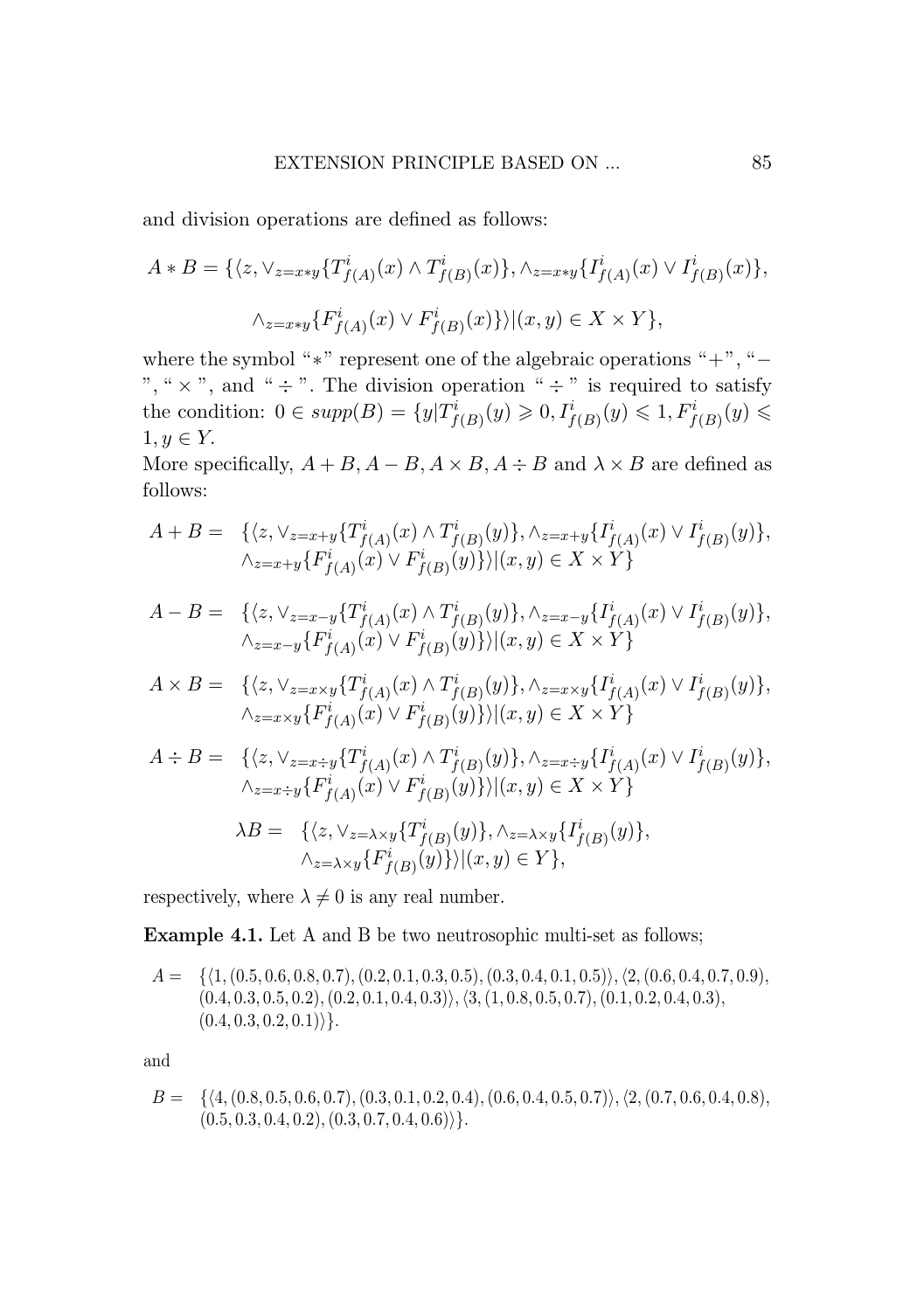respectively. Then, respectively. Then, respectively. Then,

 $A + B = \{ \langle 3, (0.5, 0.6, 0.4, 0.8), (0.5, 0.3, 0.4, 0.5), (0.3, 0.7, 0.4, 0.6) \rangle, \langle 4, (0.6, 0.4, 0.4, 0.8), (0.6, 0.4, 0.7, 0.8) \rangle, \}$  $(0.5, 0.3, 0.5, 0.2), (0.3, 0.7, 0.4, 0.6)), (5, (0.7, 0.6, 0.4, 0.7), (0.5, 0.3, 0.4, 0.3),$  $(0.4, 0.7, 0.4, 0.6)), (6, (0.6, 0.4, 0.6, 0.7), (0.4, 0.3, 0.5, 0.4), (0.6, 0.4, 0.5, 0.7)),$  $\langle 7, (0.8, 0.5, 0.5, 0.7), (0.3, 0.2, 0.4, 0.4), (0.6, 0.4, 0.5, 0.7) \rangle\}.$ 

$$
A-B=\{\langle -3, (0.5, 0.5, 0.6, 0.7), (0.3, 0.1, 0.3, 0.4), (0.6, 0.4, 0.5, 0.7)\rangle, \langle -2, (0.6, 0.4, 0.6, 0.7), (0.4, 0.3, 0.5, 0.4), (0.6, 0.4, 0.5, 0.7)\rangle, \langle -1, (0.8, 0.5, 0.5, 0.7), (0.3, 0.2, 0.4, 0.4), (0.6, 0.4, 0.5, 0.7), (0.4, 0.8), (0.5, 0.3, 0.5, 0.2), (0.3, 0.7, 0.4, 0.6)\rangle,\newline \langle 1, (0.7, 0.6, 0.4, 0.7), (0.5, 0.3, 0.4, 0.3), (0.4, 0.7, 0.4, 0.6)\rangle\}.
$$

- $A \times B = \{ \langle 2, (0.5, 0.6, 0.4, 0.8), (0.5, 0.3, 0.4, 0.5), (0.3, 0.7, 0.4, 0.6) \rangle, \langle 4, (0.6, 0.4, 0.4, 0.8), (0.6, 0.4, 0.4, 0.6) \rangle, \}$  $(0.5, 0.3, 0.5, 0.2), (0.3, 0.7, 0.4, 0.6), (6, (0.7, 0.6, 0.4, 0.7), (0.5, 0.3, 0.4, 0.3),$  $(0.4, 0.7, 0.4, 0.6) \rangle, \langle 8, (0.6, 0.4, 0.6, 0.7), (0.4, 0.3, 0.5, 0.4), (0.6, 0.4, 0.5, 0.7) \rangle,$  $(12, (0.8, 0.5, 0.5, 0.7), (0.3, 0.2, 0.4, 0.4), (0.6, 0.4, 0.5, 0.7))$ .
- $A \div B = \{ \langle 1/4, (0.5, 0.5, 0.6, 0.7), (0.3, 0.1, 0.3, 0.4), (0.6, 0.4, 0.5, 0.7) \rangle, \langle 1/2, (0.5, 0.6, 0.4, 0.8),$  $(0.5, 0.3, 0.4, 0.5), (0.3, 0.7, 0.4, 0.6), (3/4, (0.8, 0.5, 0.5, 0.7), (0.3, 0.2, 0.4, 0.4),$  $(0.6, 0.4, 0.5, 0.7) \rangle, \langle 1, (0.6, 0.4, 0.4, 0.8), (0.5, 0.3, 0.5, 0.2), (0.3, 0.7, 0.4, 0.6) \rangle,$  $\langle 3/2, (0.7, 0.6, 0.4, 0.7), (0.5, 0.3, 0.4, 0.3), (0.4, 0.7, 0.4, 0.6) \rangle\}.$
- $\lambda B = \{ \langle 4\lambda, (0.8, 0.5, 0.6, 0.7), (0.3, 0.1, 0.2, 0.4), (0.6, 0.4, 0.5, 0.7) \rangle, \langle 2\lambda, (0.7, 0.6, 0.4, 0.8),$  $(0.5, 0.3, 0.4, 0.2), (0.3, 0.7, 0.4, 0.6)\rangle\}.$

Note that the algebraic operations defined in this section are remarkably Note that the algebraic operations defined in this section are remarkably Note that the algebraic operations defined in this section are remarkably different from those introduced by Ye  $[42]$ . The reason is that Ye  $[42]$ defined the operators over neutrosophic multiset on the basis of algebraic defined the operators over neutrosophic multiset on the basis of algebraic defined the operators over neutrosophic multiset on the basis of algebraic sum and product which is t-norm and t-conorm.

## 5. Conclusion 5. Conclusion 5. Conclusion

Using the concept of cut sets of neutrosophic multi-sets, we proposed Using the concept of cut sets of neutrosophic multi-sets, we proposed Using the concept of cut sets of neutrosophic multi-sets, we proposed the representation theorem for neutrosophic multi-sets. Based on the the representation theorem for neutrosophic multi-sets. Based on the the representation theorem for neutrosophic multi-sets. Based on the extension principle, we defined algebraic operations such as the addi-extension principle, we defined algebraic operations such as the addi-extension principle, we defined algebraic operations such as the addition, subtraction, multiplication and division, which were extensions of tion, subtraction, multiplication and division, which were extensions of tion, subtraction, multiplication and division, which were extensions of the operations over the intuitionistic fuzzy sets in [17]. The algebraic the operations over the intuitionistic fuzzy sets in [17]. The algebraic the operations over the intuitionistic fuzzy sets in [17]. The algebraic operations proposed in this paper were remarkably different from those operations proposed in this paper were remarkably different from those operations proposed in this paper were remarkably different from those defined by [11, 14, 42], which were not always rational from a logical defined by [11, 14, 42], which were not always rational from a logical defined by [11, 14, 42], which were not always rational from a logical point of view and practical aspects. Different applications of the rep-point of view and practical aspects. Different applications of the rep-point of view and practical aspects. Different applications of the representation theorem and extension principles of neutrosophic multi-sets resentation theorem and extension principles of neutrosophic multi-sets resentation theorem and extension principles of neutrosophic multi-sets will be examined in near future. will be examined in near future. will be examined in near future.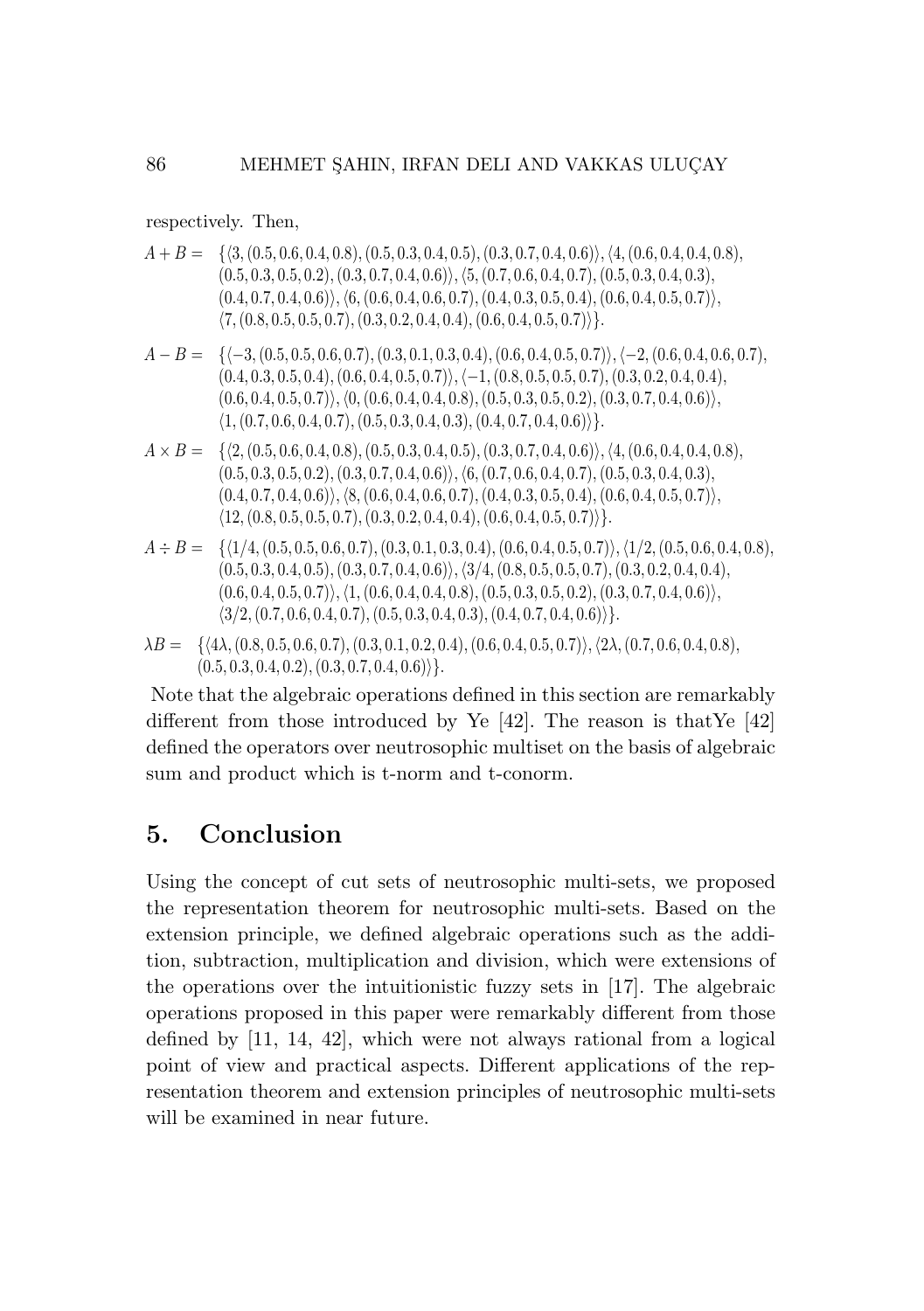#### References

- [1] S. Aggarwal, R. Biswas, and A. Q. Ansari, Neutrosophic Modeling and Control, Computer and Communication Technology, (2010), 718-723.
- [2] S. A. Alblow, A. A. Salama, and M. Eisa, New Concepts of Neutrosophc Sets, *International Journal of Mathematics and Computer Applications Research,* 4 (1) (2014), 59-66.
- [3] M. Arora and R. Biswas, Deployment of Neutrosophic Technology to Retrieve Answers for Queries Posed in Natural Language, *3. Int. Conf. on Comp. Sci. and Inform. Tech.*, (2010), 435-439.
- [4] M. Arora, R. Biswas, and U. S. Pandy, Neutrosophic Relational Database Decomposition, *International Journal of Advanced Computer Science and Applications,* 2 (8) (2011), 121-125.
- [5] A. Q. Ansari, R. Biswas, and S. Aggarwal, Proposal for Applicability of Neutrosophic Set Theory in Medical AI, *International Journal of Computer Applications,* 27 (5) (2011), 5-11.
- [6] A. Q. Ansari, R. Biswas, and S. Aggarwal, Neutrosophic classifier:An extension of fuzzy classifer, Applied Soft Computing, 13 (2013), 563-573.
- [7] K. T. Atanassov, Intuitionistic Fuzzy Set. *Fuzzy Sets and Systems,* 20 (1) (1986), 87-86.
- [8] S. Broumi, I. Deli, and F. Smarandache, Relations on Interval Valued Neutrosophic Soft Sets, *Journal of New Results in Science,* 5 (2014), 1- 20.
- [9] S. Broumi and I. Deli, Correlation measure for neutrosophic refined sets and its application n medical Diagnosis, *Palestine journal of mathematics,* 5 (1) (2016), 135-143.
- [10] S. Broumi, I. Deli, and F. Smarandache, (2015), Relations on neutrosophic multi sets with properties. http://arxiv.org/abs/1506.04025.
- [11] R. Chatterjee, P. Majumdar, and S. K. Samanta, Single valued neutrosophic multisets, Annals of Fuzzy Mathematics and Informatics,  $x/x$  $(2015)$  xx-xx.
- [12] S. Das, M. B. Kar, and S. Kar, Group multi-criteria decision making using intuitionistic multi-fuzzy sets, *Journal of Uncertainty Analysis and Applications*, 10 (1) (2013), 1-16.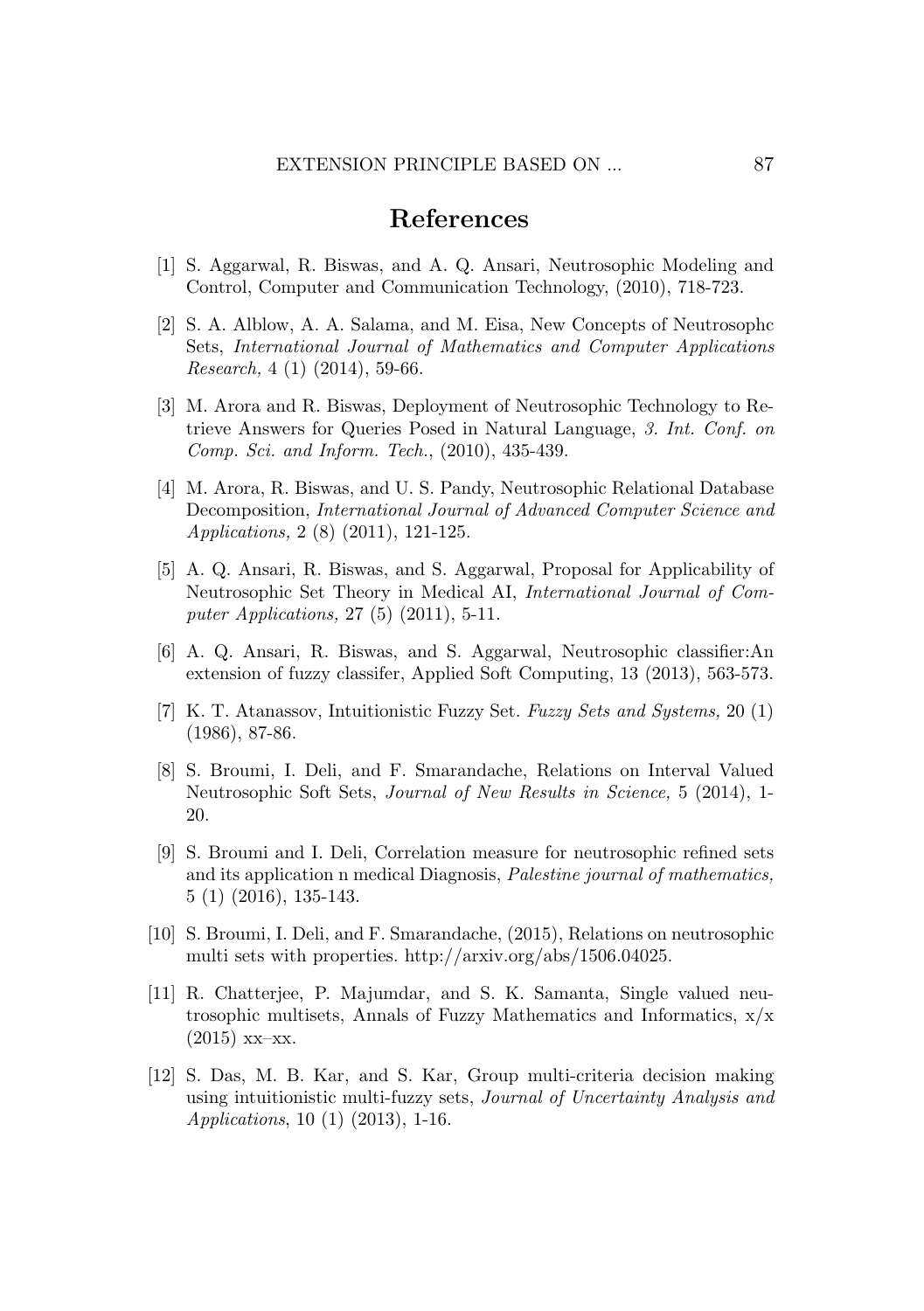- [13] I. Deli, Interval-valued neutrosophic soft sets and its decision making International Journal of Machine Learning and Cybernetics, DOI: 10.1007/s13042-015-0461-3.
- [14] I. Deli, S. Broumi, and F. Smarandache, On neutrosophic multisets and its application in medical diagnosis, *Journal of New Theory,* 6 (2015), 88-98.
- [15] I. Deli and S. Broumi, Neutrosophic Soft Matrices and NSM-decision Making, *Journal of Intelligent and Fuzzy Systems*, Doi: 10.3233/IFS-141505.
- [16] P. A. Ejegwa and J. A. Awolola, Intuitionistic Fuzzy Multiset (IFMS) In Binomial Distributions, *International Journal Of Scientific and Technology Research*, 3 (4) (2014), 335-337.
- [17] D. F. Li, Decision and Game Theory in Management With Intuitionistic Fuzzy Sets Studies in Fuzziness and Soft Computing Volume 308, springer, 2014.
- [18] R. Muthuraj and S. Balamurugan, Multi-Fuzzy Group and its Level Subgroups, *Gen. Math. Notes*, 17 (1) (2013), 74-81.
- [19] Z. Pawlak, Rough sets, *Int. J. Comput. Inform. Sci.,* 11 (1982), 341-356.
- [20] P. Rajarajeswari and N. Uma, On Distance and Similarity Measures of Intuitionistic Fuzzy Multi Set, *IOSR Journal of Mathematics*, 5 (4) (2013), 19-23.
- [21] P. Rajarajeswari and N. Uma, A Study of Normalized Geometric and Normalized Hamming Distance Measures in Intuitionistic Fuzzy Multi Sets, International Journal of Science and Research, *Engineering and Technology*, 2 (11) (2013), 76-80.
- [22] P. Rajarajeswari and N. Uma, Normalized Hamming Similarity Measure for Intuitionistic Fuzzy Multi Sets and Its Application in Medical diagnosis, *International Journal of Mathematics Trends and Technology*, 5 (3) (2014), 219-225.
- [23] P. Rajarajeswari and N. Uma, Intuitionistic Fuzzy Multi Relations, *International Journal of Mathematical Archives,* 4 (10) (2013), 244-249.
- [24] P. Rajarajeswari and N. Uma, Zhang and Fu's Similarity Measure on Intuitionistic Fuzzy Multi Sets, International Journal of Innovative Research in Science, *Engineering and Technology,* 3 (5) (2014), 12309-12317.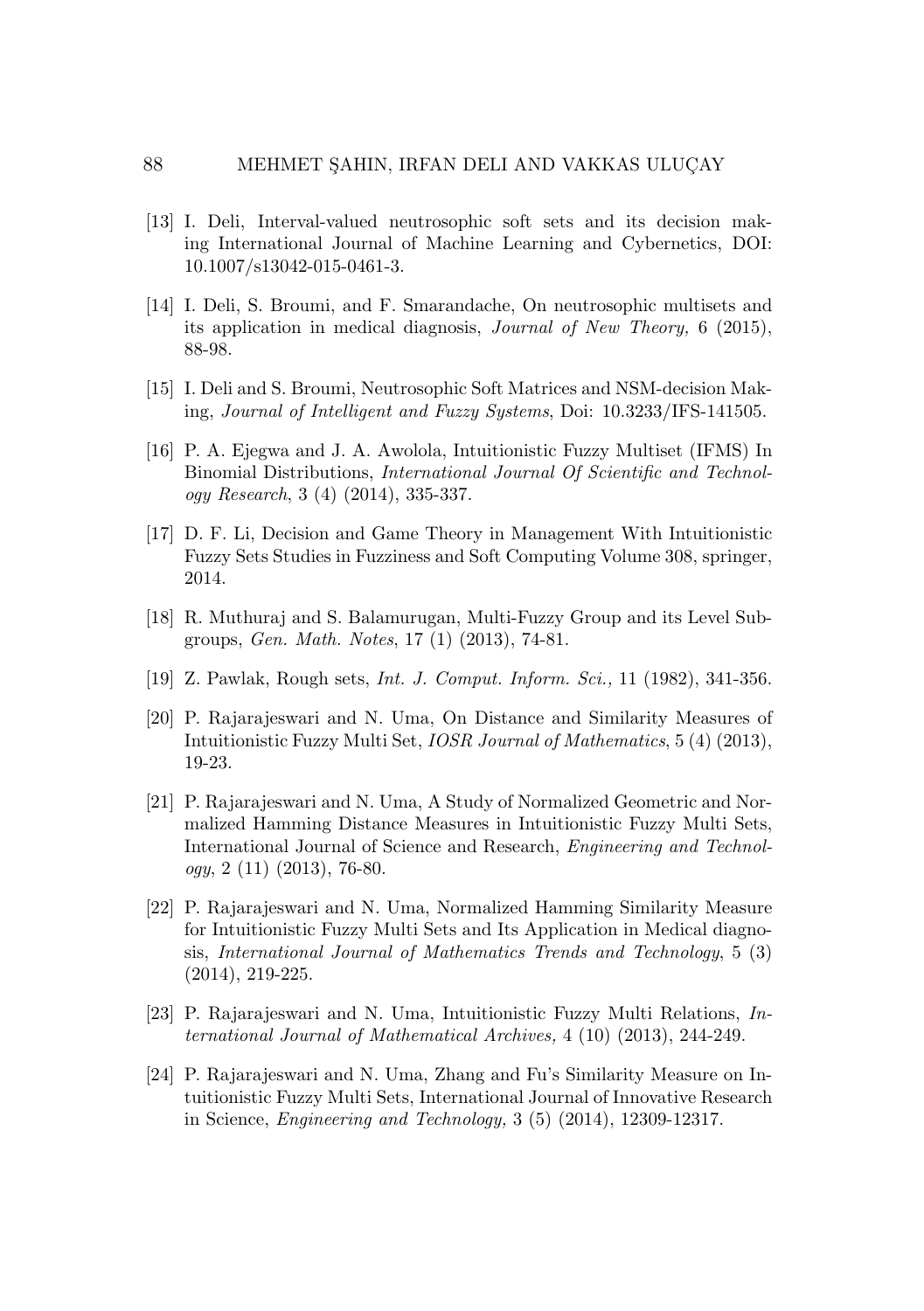- [25] P. Rajarajeswari and N. Uma, Correlation Measure For Intuitionistic Fuzzy Multi Sets, *International Journal of Research in Engineering and Technology,* 3 (1) (2014), 611-617.
- [26] F. Smarandache , Neutrosophy and Neutrosophic Logic , First International Conference on Neutrosophy , Neutrosophic Logic , Set, Probability, and Statistics University of New Mexico, Gallup, NM 87301, USA (2002).
- [27] F. Smarandache, Neutrosophic set, a generalisation of the intuitionistic fuzzy sets, *Int. J. Pure Appl. Math.,* 24 (2005), 287-297.
- [28] S. Sebastian and T. V. Ramakrishnan, Multi-fuzzy Subgroups, *Int. J. Contemp. Math. Sciences,* 6 (8) (2011), 365-372.
- [29] S. Sebastian and T. V. Ramakrishnan, Multi-fuzzy extension of crisp functions using bridge functions, *Annals of Fuzzy Mathematics and Informatics,* 2 (1) (2011), 1-8.
- [30] S. Sebastian and T. V. Ramakrishnan, Multi-Fuzzy Sets, *International Mathematical Forum,* 5 (50) (2010), 2471-2476.
- [31] S. Sebastian and Robert John, Multi-fuzzy sets and their correspondence to other sets, *Annals of Fuzzy Mathematics and Informatics,* 11 (2) (2016), 341-348.
- [32] S. Sebastian and T. V. Ramakrishnan, Multi-fuzzy extensions of functions, *Advance in Adaptive Data Analysis*, 3 (2011), 339-350.
- [33] S. Sebastian and T. V. Ramakrishnan, Multi-fuzzy topology, *Int. J. Appl. Math.,* 24 (2011), 117-129.
- [34] S. Sebastian and T. V.Ramakrishnan, Multi-fuzzy Sets: An Extension of Fuzzy Sets, *Fuzzy Information and Engineering,* Springer, 1 (2011), 35-43.
- [35] T. V.Ramakrishnan and S. Sebastian, A study on Multi-fuzzy Sets, *International Journal of Applied Mathematics,* 23 (2010), 713-721.
- [36] T. K. Shinoj and S. J. John, Intuitionistic fuzzy multisets and its application in mexdical diagnosis, *World Academy of Science, Engineering and Technology,* 6 (2012), 10-28.
- [37] F. Smarandache, n-Valued Refined Neutrosophic Logic and Its Applications in Physics, *Progress in Physics,* 4 (2013), 143-146.